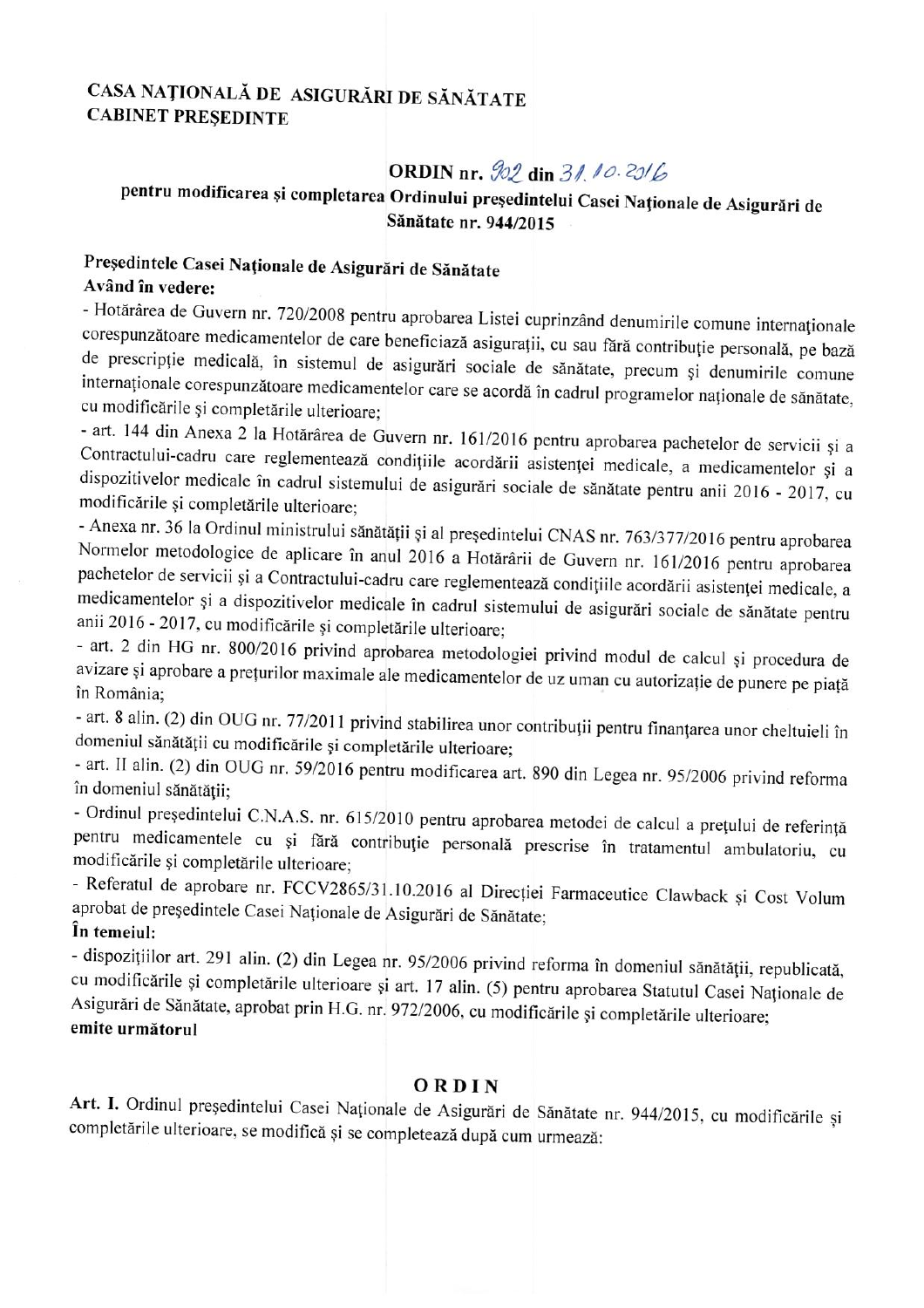- 1. Anexa nr. la prevăzută la art. 1 alin. (1) lit. a) Sublista A se modifică și se completează conform Anexei 1 la prezentul ordin.
- 2. Anexa nr. 1b prevăzută la art. 1 alin. (1) lit. b) Sublista B se modifică și se completează conform Anexei 2 la prezentul ordin.
- 3. Anexa nr. 1c prevăzută la art. 1 alin. (1) lit. c) Sublista C Secțiunea C1 se modifică și se completează conform Anexei 3 la prezentul ordin.
- 4. Anexa nr. 1d prevăzută la art. 1 alin. (1) lit. d) Sublista C Secțiunea C3 se completează conform Anexei 4 la prezentul ordin.
- 5. Anexa nr. le prevăzută la art. 1 alin. (1) lit. e) Sublista D se modifică și se completează conform Anexei 5 la prezentul ordin.
- 6. Anexa nr. 2a prevăzută la art. 2 alin. (1) lit. a) Sublista A se modifică și se completează conform Anexei 6 la prezentul ordin.
- 7. Anexa nr. 2b prevăzută la art. 2 alin. (1) lit. b) Sublista B se modifică și se completează conform Anexei 7 la prezentul ordin.
- 8. Anexa nr. 2c prevăzută la art. 2 alin. (1) lit. c) Sublista C Secțiunea C1 se modifică și se completează conform Anexei 8 la prezentul ordin.
- 9. Anexa nr. 2d prevăzută la art. 2 alin. (1) lit. d) Sublista C Secțiunea C3 se completează conform Anexei 9 la prezentul ordin.
- 10. Anexa nr. 2e prevăzută la art. 2 alin. (1) lit. e) Sublista D se modifică și se completează conform Anexei 10 la prezentul ordin.

Art. II. Președinții - directori generali ai caselor de asigurări de sănătate, precum și furnizorii de servicii medicale și medicamente care se află în relații contractuale cu casele de asigurări de sănătate au obligația de a pune în aplicare și de a respecta prevederile prezentului ordin.

Art. III. Prezentul ordin va fi publicat pe pagina web a Casei Naționale de Asigurări de Sănătate la adresa www.cnas.ro și intră în vigoare începând cu data de 01.11.2016.

### p. PRESEDINTE **Gheorghe Radu TIBICHI** Director General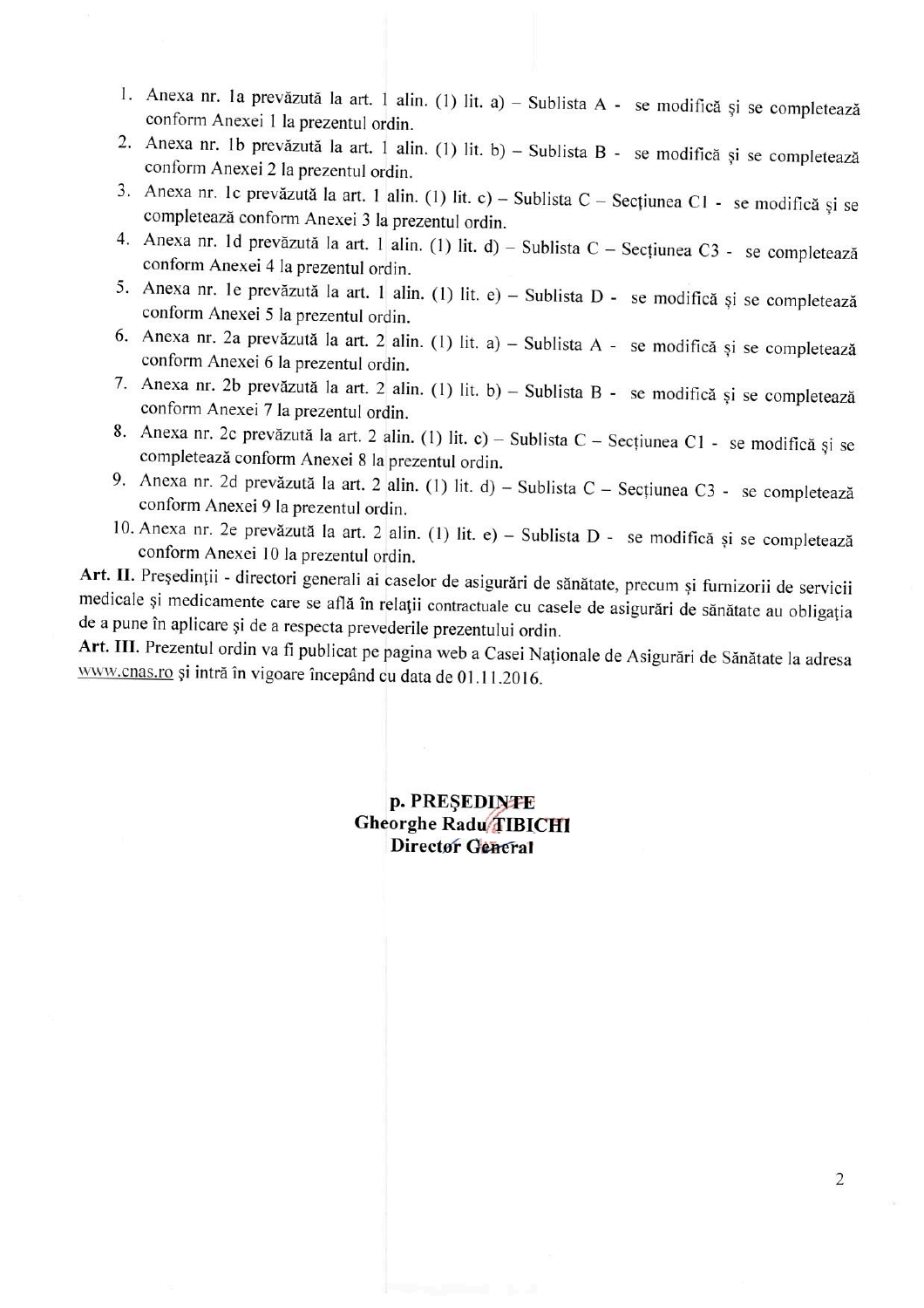#### **SUBLISTA A - LISTA MEDICAMENTELOR CU NIVEL DE COMPENSARE 90% DIN PRETUL DE REFERINTA CONFORM**

### DENUMIRILOR COMUNE INTERNATIONALE (DCI) CORESPUNZATOARE MEDICAMENTELOR DE CARE BENEFICIAZA ASIGURATII, IN TRATAMENTUL AMBULATORIU CU SI FARA CONTRIBUTIE<br>PERSONALA DIN HG NR. 720/2008 CU COMPLETARILE SI MODIFICARILE ULTERIO

**VALABILA INCEPAND CU 01 NOIEMBRIE 2016**

| Neer, COD ATC               | DCI | <b>Denumire Comerciala</b>                    | forma farm. concentratie | <b>Detinator APP</b>                                                     | tara det.<br><b>APP</b> | Ambalaj                                     |        | cant.<br>UT/<br>amb | Pret de<br>referinta<br>UT (RON) | Co-plata maxima<br>a asiguratului / UT<br>(pt. asiguratii<br>care beneficiaza<br>de compensare<br>100% din pretul<br>de referinta) | Val. maxima suportata<br>de sistemul de<br>asigurari sociale de<br>sanatate / UT (pt.<br>asiguratii care<br>beneficiaza de<br>compensare 90% din<br>pretul de referinta) | Co-plata maxima<br>a asiguratului / UT<br>(pt. asiguratii<br>care beneficiaza<br>de compensare<br>90% din pretul de<br>referinta) |
|-----------------------------|-----|-----------------------------------------------|--------------------------|--------------------------------------------------------------------------|-------------------------|---------------------------------------------|--------|---------------------|----------------------------------|------------------------------------------------------------------------------------------------------------------------------------|--------------------------------------------------------------------------------------------------------------------------------------------------------------------------|-----------------------------------------------------------------------------------------------------------------------------------|
|                             |     |                                               |                          | <b>SE ADAUGA</b>                                                         |                         |                                             |        |                     |                                  |                                                                                                                                    |                                                                                                                                                                          |                                                                                                                                   |
| 1.155 A02BC01 OMEPRAZOLUM   |     | OMEPRAZOL FARMEX 20 mg CAPS. GASTROREZ. 20 mg |                          | FARMEX COMPANY SRIROMANIA CUTIE X 3 BLIST, AL/AL X 10 CAPS, GASTROREZ 6L |                         |                                             |        | 30                  | 0.535492                         | 0.159508                                                                                                                           | 0.481942                                                                                                                                                                 | 0,213058                                                                                                                          |
| 1.156 A02BC01 OMEPRAZOLUM   |     | OMEPRAZOL FARMEX 20 mg CAPS. GASTROREZ. 20 mg |                          | FARMEX COMPANY SRIROMANIA CUTIE X 3 BLIST, PVC/AL X 10 CAPS, GASTROREZ.  |                         |                                             | $P-6L$ | 30                  | 0.535492                         | 0,159508                                                                                                                           | 0.481942                                                                                                                                                                 | 0,213058                                                                                                                          |
| 1.157 J01CA04 AMOXICILLINUM |     | AMOXICILINA FORTE 500 mg CAPS.                | 500 <sub>mg</sub>        | FARMEX COMPANY SRIROMANIA CUTIE X 2 BLIST. X 10 CAPS.                    |                         |                                             | P-RF   | 20                  | 0.440500                         | 0,000000                                                                                                                           | 0,396450                                                                                                                                                                 | 0.044050                                                                                                                          |
| 1.158 J01CA04 AMOXICILLINUM |     | AMOXICILINA FORTE 500 mg CAPS.                | 500 <sub>mg</sub>        | FARMEX COMPANY SRIROMANIA CUTIE X 1 BLIST, X 10 CAPS.                    |                         |                                             | P-RF   | 10                  | 0.483636                         | 0.108364                                                                                                                           | 0.435272                                                                                                                                                                 | 0,156728                                                                                                                          |
| 1.159 J01CF04 OXACILLINUM   |     | OXACILINA FORTE 500 mg CAPS.                  | 500 <sub>mg</sub>        | FARMEX COMPANY SRIROMANIA CUTIE CU 2 BLIST, PVC/AL X 10 CAPS.            |                         |                                             | P-RF   | 20                  | 0.558500                         | 0,000000                                                                                                                           | 0,502650                                                                                                                                                                 | 0,055850                                                                                                                          |
| 1.160 J01CF04 OXACILLINUM   |     | OXACILINA FORTE 500 mg CAPS.                  | 500 <sub>mg</sub>        | <b>FARMEX COMPANY S.R.L</b>                                              |                         | ROMANIA CUTIE CU 1 BLIST. PVC/AL X 10 CAPS. | PRF    | 10                  | 0.621580                         | 0,128420                                                                                                                           | 0,559422                                                                                                                                                                 | 0,190578                                                                                                                          |
| 1.161 J05AB01 ACICLOVIRUM   |     | ACICLOVIR FARMEX 200 mg CAPS.                 | 200 <sub>mg</sub>        | FARMEX COMPANY S.R.L.                                                    |                         | ROMANIA CUTIE CU 2 BLIST. PVC/AL X 10 CAPS. | P-RF   | 20                  | 0,803362                         | 0.267638                                                                                                                           | 0,723025                                                                                                                                                                 | 0.347975                                                                                                                          |

#### **SE MODIFICA**

| 1 A02BC01 OMEPRAZOLUM       | <b>ULTOP</b>                                   | CAPS. GASTROREZ. 20mg          | KRKA D.D.                        | SLOVENIA CUTIE X 1 FLAC. PE X 14 CAPS. GASTROREZ.                                       | $P-6I$ | 14  | 0.535492 | 0.140222 | 0.481942 | 0.193772 |
|-----------------------------|------------------------------------------------|--------------------------------|----------------------------------|-----------------------------------------------------------------------------------------|--------|-----|----------|----------|----------|----------|
| 2 A02BC01 OMEPRAZOLUM       | OMEPRAZOL 20 mg                                | CAPS. GASTROREZ. 20mg          |                                  | GEDEON RICHTER ROMANIA SA ROMANIA CUTIE X 2 BLIST. PVC-AL-PA/AL X 7 CAPS. GASTROREZ     | $P-6L$ | 14  | 0.535492 | 0.150222 | 0.481942 | 0.203772 |
| 3 A02BC01 OMEPRAZOLUM       | OMEPRAZOL LPH 20 mg                            | CAPS. GASTROREZ. 20mg          |                                  | LABORMED PHARMA SAROMANIA CUTIE X 2 BLIST. AL/PVC X 10 CAPS. GASTROREZ.                 | $P-6L$ | -20 | 0.535492 | 0.128508 | 0.481942 | 0.182058 |
| 4 A02BC01 OMEPRAZOLUM       | OMERAN 20                                      | CAPS. GASTROREZ. 20mg          | EUROPHARM SA                     | ROMANIA CUTIE X 4 BLIST, AL/AL X 7 CAPS, GASTROREZ, P-6L                                |        | 28  | 0.535492 | 0.258079 | 0.481942 | 0.311629 |
| 5 A02BC01 OMEPRAZOLUM       | OMEPRAZOL 20 mg                                | CAPS. GASTROREZ. 20mg          | <b>SLAVIA PHARM SRL</b>          | ROMANIA CUTIE X 3 BLIST. AL/PVC X 10 CAPS. GASTROREZ.                                   | $P-6L$ | 30  | 0.535492 | 0.247174 | 0.481942 | 0.300724 |
| 6 A02BC01 OMEPRAZOLUM       | OMEPRAZOL TERAPIA 20 mg CAPS. GASTROREZ. 20mg  |                                | <b>TERAPIA SA</b>                | ROMANIA CUTIE X 3 BLIST, AL/PVC X 10 CAPS, GASTROREZ                                    | $P-6L$ | 30  | 0.535492 | 0.243508 | 0.481942 | 0.297058 |
| 7 A02BC01 OMEPRAZOLUM       | OMEPRAZOL ARENA 20 mg CAPS. GASTROREZ. 20mg    |                                | ARENA GROUP S.A.                 | ROMANIA CUTIE X 3 BLIST, AL/PVC X 10 CAPS, GASTROREZ.                                   | $P-6L$ | 30  | 0.535492 | 0.226174 | 0.481942 | 0.279724 |
| 8 A02BC01 OMEPRAZOLUM       | OMEPRAZOL ROMPHARM 20 mg aps. GASTROREZ. 20mg  |                                | ROMPHARM COMPANY SRI             | ROMANIA CUTIE X 3 BLIST, PVC/AL X 10 CAPS, GASTROREZ.                                   | $P-6L$ | 30  | 0,535492 | 0,203174 | 0.481942 | 0.256724 |
| 10 A02BC01 OMEPRAZOLUM      | OMEZ 20mg                                      | CAPS. GASTROREZ. 20mg          | DR. REDDY'S LABORATORIES         | ROMANIA CUTIE X 3 FOLII AL/PE-PE/AL X 10 CAPS. GASTROREZ.                               | $P-6L$ | 30  | 0.535492 | 0.205174 | 0.481942 | 0.258724 |
| 12 A02BC01 OMEPRAZOLUM      | OMZATOL 20 mg                                  | CAPS. GASTROREZ. 20mg          | NEOLA PHARMA S.R.L               | ROMANIA CUTIE X 4 BLIST, PA-AL-PVC/AL X 7 CAPS, GASTROREZ.                              | $P-6L$ | 28  | 0.535492 | 0.258079 | 0.481942 | 0.311629 |
| 13 A02BC01 OMEPRAZOLUM      | OMZATOL 20 mg                                  | CAPS. GASTROREZ. 20mg          |                                  | NEOLA PHARMA S.R.L. ROMANIA CUTIE X 2 BLIST. PA-AL-PVC/AL X 7 CAPS. GASTROREZ.          | $P-6L$ | 14  | 0,535492 | 0.258079 | 0.481942 | 0.311629 |
| 14 A02BC01 OMEPRAZOLUM      | OMEPRAZOL ATB 20 mg                            | CAPS. GASTROREZ. 20mg          | ANTIBIOTICE S.A.                 | ROMANIA CUTIE X 2 FOLII AL/PE X 10 CAPS, GASTR. P-6L                                    |        | 20  | 0.535492 | 0,312008 | 0,481942 | 0.365558 |
| 18 A02BC01 OMEPRAZOLUM      | OMEPRAZOL LPH 20 mg                            | CAPS. GASTROREZ. 20mg          |                                  | LABORMED PHARMA SAROMANIA CUTIE X 3 BLIST. PVC/AL X 10 CAPS. GASTROREZ                  | $P-6L$ | -30 | 0.535492 | 0.129174 | 0.481942 | 0.182724 |
| 19 A02BC01 OMEPRAZOLUM      | OMERAN 20 mg                                   | CAPS. GASTROREZ. 20mg          | <b>GLAXOSMITHKLINE (GSK) SRL</b> | ROMANIA CUTIE CU 4 BLIST, AL/AL X 7 CAPS, GASTRORE P6L                                  |        | 28  | 0.535492 | 0.258079 | 0.481942 | 0.311629 |
| 20 A02BC01 OMEPRAZOLUM      | ORTANOL 40 mg                                  | CAPS. GASTROREZ. 40mg          | LEK PHARMACEUTICALS D.D.         | SLOVENIA CUTIE X 1 BLIST, AL/AL X 7 CAPS, GASTROREZ.P-6L                                |        |     | 1.070984 | 0.120444 | 0.963885 | 0.227543 |
| 22 A02BC01 OMEPRAZOLUM      | OMEDAR 20 mg                                   | COMPR. GASTROREZ. 20mg         | DAR AL DAWA PHARMA S.R.L.        | ROMANIA CUTIE X 1 FLAC. DE STICLA BRUNA X 28 COMPR. FILM. GASTROREZ.                    | $P-6L$ | 28  | 0.535357 | 0,000000 | 0.481821 | 0.053536 |
| 25 A02BC03 LANSOPRAZOLUM    | LEVANT 15 mg                                   | CAPS. GASTROREZ. 15mg          | RANBAXY UK LTD.                  | MAREA BRITANIE CUTIE X 2 BLIST. PVC-AL-PO/AL-PE X 7 CAPS. GASTROREZ.                    | $P-6L$ |     | 0.267746 | 0.218682 | 0.240971 | 0.245457 |
| 26 A02BC03 LANSOPRAZOLUM    | LANZUL                                         | CAPS. GASTROREZ. 30mg          | KRKA D.D. NOVO MESTO             | SLOVENIA CUTIE X 2 BLIST, PVC-PE-PVDC/AL X 7 CAPS, GASTROREZ.                           | $P-6L$ | 14  | 0.535492 | 0.437365 | 0.481942 | 0.490915 |
| 27 A02BC03 LANSOPRAZOLUM    | LEVANT 30 mg                                   | CAPS. GASTROREZ. 30mg          | RANBAXY UK LTD.                  | MAREA BRITANIE CUTIE X 2 BLIST. PVC-AL-PO/AL-PE X 7 CAPS. GASTROREZ.                    | $P-6L$ | 14  | 0.535492 | 0.306650 | 0.481942 | 0.360200 |
| 28 A02BC03 LANSOPRAZOLUM    | LANZAP 30mg                                    | CAPS. GASTROREZ. 30mg          | DR. REDDY'S LABORATORIES         | ROMANIA CUTIE X 2 BLIST. PVC-PVDC/AL X 10 CAPS. GASTROREZ.                              | $P-6L$ | 20  | 0.535492 | 0,328008 | 0.481942 | 0.381558 |
| 152 C04AD03 PENTOXIFYLLINUM | PENTOXI RETARD 400 mg                          | COMPR. ELIB. PREL. 400mg       | <b>TERAPIA SA</b>                | ROMANIA CUTIE X 4 BLIST, X 10 COMPR, CU ELIB, PREL. P-6L                                |        | 40  | 0.426199 | 0,155551 | 0,383579 | 0,198171 |
| 154 C04AD03 PENTOXIFYLLINUM | PENTOXIFILINA SR ZENTIVA 400 mg                | COMPR. ELIB. PREL. 400mg       | <b>ZENTIVA AS</b>                | SLOVACIA CUTIE X 2 BLIST, PVC-PVDC/AL X 10 COMPR, FILM, ELIB, PREL. P-6L                |        | -20 | 0.426199 | 0.104801 | 0.383579 | 0.147421 |
| 155 C04AD03 PENTOXIFYLLINUM | PENTOXIFILINA SR ZENTIVA 400 mg                | COMPR. ELIB. PREL. 400mg       | <b>ZENTIVA AS</b>                | SLOVACIA CUTIE X 5 BLIST, PVC-PVDC/AL X 10 COMPR, FILM, ELIB, PREL. P-6L                |        | 50  | 0.426199 | 0.000001 | 0.383579 | 0.042621 |
| 156 C04AD03 PENTOXIFYLLINUM | PENTOXIFILINA SR ZENTIVA 600 mg                | COMPR. ELIB. PREL. 600mg       | <b>ZENTIVA AS</b>                | SLOVACIA CUTIE X 5 BLIST. PVC-PVDC/AL X 10 COMPR. FILM. ELIB. PREL. P-6L                |        | -50 | 0.639299 | 0.062701 | 0.575369 | 0.126631 |
| 157 C04AD03 PENTOXIFYLLINUM | PENTOXIFILINA SR ZENTIVA 600 mg                | COMPR. ELIB. PREL. 600mg       | <b>ZENTIVA AS</b>                | SLOVACIA CUTIE X 10 BLIST, PVC-PVDC/AL X 10 COMPR, FILM, ELIB, PREL. P-6L               |        | 100 | 0.639299 | 0.039001 | 0.575369 | 0.102931 |
| 158 C04AD03 PENTOXIFYLLINUM | VASONIT RETARD 600 mg COMPR. ELIB. PREL. 600mg |                                | LANNACHER HEILMITTEL GES.M.B.H.  | AUSTRIA CUTIE X 5 BLIST, PVC/AL X 10 COMPR, ELIB, PREBL                                 |        | -50 | 0.639299 | 0.036501 | 0.575369 | 0.100431 |
| 161 C04AD03 PENTOXIFYLLINUM | ANGIOPENT 600 mg                               | COMPR. FILM. ELIB. PREL. 600mg | AC HELCOR PHARMA SRL             | ROMANIA CUTIE X 2 BLIST., AL/PVC X 10 COMPR. FILM. ELIB. PREL.                          | $P-6L$ | 20  | 0.639299 | 0.183701 | 0,575369 | 0.247631 |
| 498 C10AB05 FENOFIBRATUM    | LIPOFIB 160 ma                                 | CAPS.<br>160 <sub>ma</sub>     | <b>TERAPIA SA</b>                | ROMANIA CUTIE X 3 BLIST. AL/PVC X 10 CAPS.                                              | $P-6L$ | -30 | 0.789000 | 0.000000 | 0.710100 | 0.078900 |
| 500 C10AB05 FENOFIBRATUM    | LIPANTHYL SUPRA 160 mg COMPR. ELIB. MODIF.     | 160 <sub>mg</sub>              |                                  | LAB. FOURNIER SA FRANTA CUTIE X 3 BLIST. PVC- PE-PVDC/AL X 10 COMPR. CU ELIB. MOD. P-6L |        | 30  | 0.986400 | 0.110600 | 0.887760 | 0.209240 |
| 501 C10AB05 FENOFIBRATUM    | LIPANTHYL SUPRA 160 mg COMPR. ELIB. MODIF.     | 160mg                          |                                  | MYLAN MEDICAL SAS FRANTA CUTIE X 3 BLIST. PVC- PE-PVDC/AL X 10 COMPR. ELIB. MODIF. P-6L |        | -30 | 0.986400 | 0.110600 | 0.887760 | 0.209240 |
| 502 C10AB05 FENOFIBRATUM    | LIPANTIL NANO 145 mg                           | COMPR. FILM. 145mg             |                                  | LABORATOIRES FOURNIER S.A.S. FRANTA CUTIE X 3 BLIST, AL/PVC X 10 COMPR, FILM.           | $P-6L$ | 30  | 0.986400 | 0.109600 | 0.887760 | 0.208240 |
| 503 C10AB05 FENOFIBRATUM    | LIPANTIL NANO 145 mg                           | COMPR. FILM.<br>145ma          |                                  | MYLAN MEDICAL SAS FRANTA CUTIE X 3 BLIST, AL/PVC X 10 COMPR, FILM.                      | $P-6L$ | 30  | 0.986400 | 0.109600 | 0.887760 | 0.208240 |
| 546 J01CA04 AMOXICILLINUM   | AMOXICILINA ANTIBIOTICE 500 mGAPS.             | 500 <sub>mg</sub>              | <b>ANTIBIOTICE SA</b>            | ROMANIA CUTIE X 1 BLIST, AL/PVC X 10 CAPS.                                              | P-RF   | 10  | 0.483636 | 0.123364 | 0.435272 | 0.171728 |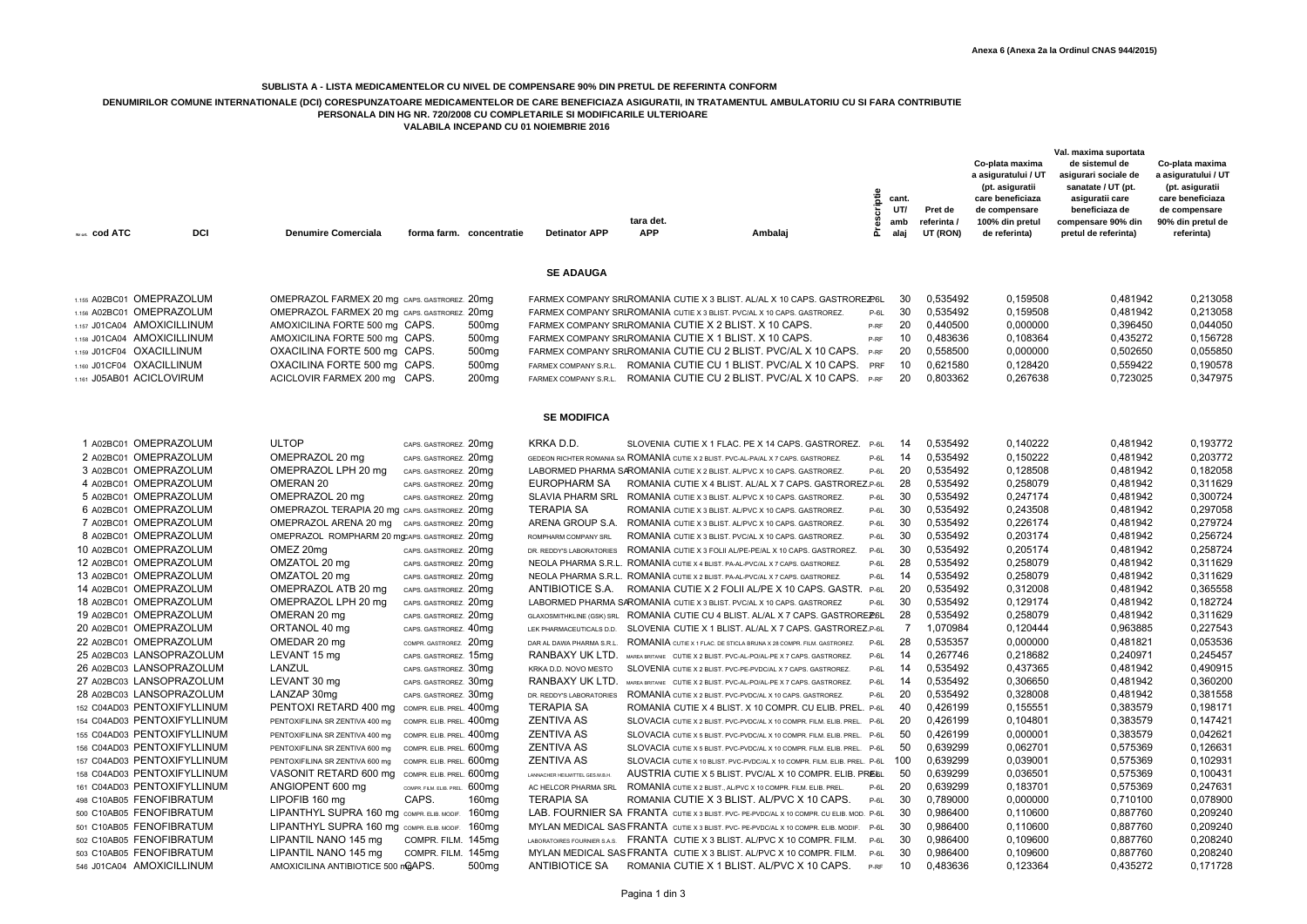|                              |            |                                                  |                                   |                          |                                 |                |                                                                                                                                                                                                                                |      |                      |                            | Val. maxima suportata |                      |                     |
|------------------------------|------------|--------------------------------------------------|-----------------------------------|--------------------------|---------------------------------|----------------|--------------------------------------------------------------------------------------------------------------------------------------------------------------------------------------------------------------------------------|------|----------------------|----------------------------|-----------------------|----------------------|---------------------|
|                              |            |                                                  |                                   |                          |                                 |                |                                                                                                                                                                                                                                |      |                      |                            | Co-plata maxima       | de sistemul de       | Co-plata maxima     |
|                              |            |                                                  |                                   |                          |                                 |                |                                                                                                                                                                                                                                |      |                      |                            | a asiguratului / UT   | asigurari sociale de | a asiguratului / UT |
|                              |            |                                                  |                                   |                          |                                 |                |                                                                                                                                                                                                                                |      |                      |                            | (pt. asiguratii       | sanatate / UT (pt.   | (pt. asiguratii     |
|                              |            |                                                  |                                   |                          |                                 |                |                                                                                                                                                                                                                                |      | Prescriptie<br>cant. |                            | care beneficiaza      | asiguratii care      | care beneficiaza    |
|                              |            |                                                  |                                   |                          |                                 |                |                                                                                                                                                                                                                                |      | UT/                  | Pret de                    | de compensare         | beneficiaza de       | de compensare       |
|                              |            |                                                  |                                   |                          |                                 | tara det.      |                                                                                                                                                                                                                                |      | amb                  | referinta /                | 100% din pretul       | compensare 90% din   | 90% din pretul de   |
| Nr ort. COd ATC              | <b>DCI</b> | <b>Denumire Comerciala</b>                       |                                   | forma farm. concentratie | <b>Detinator APP</b>            | <b>APP</b>     | Ambalaj                                                                                                                                                                                                                        |      | alaj                 | UT (RON)                   | de referinta)         | pretul de referinta) | referinta)          |
| 547 J01CA04 AMOXICILLINUM    |            | AMOXICILINA ARENA 500 mg                         | CAPS.                             | 500 <sub>mg</sub>        |                                 |                | ARENA GROUP SA ROMANIA CUTIE X 2 BLIST. AL/PVC X 5 CAPS.                                                                                                                                                                       |      | P-RF                 | 0,483636<br>10             | 0,106364              | 0,435272             | 0.154728            |
| 548 J01CA04 AMOXICILLINUM    |            | AMOXICILINA SANDOZ 500 mg                        | CAPS.                             | 500 <sub>mg</sub>        | SANDOZ SRL                      |                | ROMANIA CUTIE X 1 BLIST. AL/PVC X 10 CAPS.                                                                                                                                                                                     |      | P-RF                 | 10<br>0,483636             | 0,009364              | 0,435272             | 0,057728            |
| 550 J01CA04 AMOXICILLINUM    |            | OSPAMOX 500 mg                                   | COMPR. FILM. 500mg                |                          | SANDOZ GMBH                     |                | AUSTRIA CUTIE X 2 BLIST. PVC-PVDC/AL X 6 COMPR.FILM-RF                                                                                                                                                                         |      |                      | 12<br>0,483636             | 0,008030              | 0,435272             | 0,056394            |
| 552 J01CA04 AMOXICILLINUM    |            | DUOMOX 1000 mg                                   | COMPR. PT. DISPERSIE ORALA 1000mg |                          |                                 |                | ASTELLAS PHARMA EUROPE BV OLANDA CUTIE X 4 BLIST. AL/PVC X 5 COMPR.                                                                                                                                                            | P-RF |                      | 20<br>0,967273             | 0,008227              | 0,870545             | 0,104955            |
| 554 J01CA04 AMOXICILLINUM    |            | DUOMOX 500 mg                                    | COMPR. PT. DISPERSIE ORALA        | 500 <sub>mg</sub>        |                                 |                | ASTELLAS PHARMA EUROPE BV OLANDA CUTIE X 4 BLIST. AL/PVC X 5 COMPR.                                                                                                                                                            | P-RF |                      | 20<br>0,483636             | 0,115864              | 0,435272             | 0,164228            |
| 555 J01CA04 AMOXICILLINUM    |            | DUOMOX 750 mg                                    | COMPR. PT. DISPERSIE ORALA 750mg  |                          |                                 |                | ASTELLAS PHARMA EUROPE BV OLANDA CUTIE X 4 BLIST. AL/PVC X 5 COMPR.                                                                                                                                                            |      | P-RF                 | 20<br>0,725455             | 0,035545              | 0,652909             | 0,108091            |
| 565 J01CF04 OXACILLINUM      |            | OXACILINA ARENA 250 mg CAPS.                     |                                   | 250 <sub>mg</sub>        |                                 |                | ARENA GROUP SA ROMANIA CUTIE X 2 BLIST. AL/PVC X 10 CAPS.                                                                                                                                                                      |      | P-RF                 | 20<br>0,310790             | 0,057710              | 0,279711             | 0,088789            |
| 566 J01CF04 OXACILLINUM      |            | OXACILINA 250 mg                                 | CAPS.                             | 250 <sub>mg</sub>        | <b>ANTIBIOTICE SA</b>           |                | ROMANIA CUTIE X 2 BLIST. AL/PVC X 10 CAPS.                                                                                                                                                                                     |      | P-RF                 | 20<br>0,310790             | 0,080710              | 0,279711             | 0,111789            |
| 567 J01CF04 OXACILLINUM      |            | OXACILINA SANDOZ 250 mg                          | CAPS.                             | 250 <sub>mg</sub>        | SANDOZ SRL                      |                | ROMANIA CUTIE X 2 BLIST. AL/PVC X 10 CAPS.                                                                                                                                                                                     |      | P-RF                 | 20<br>0,310790             | 0,089210              | 0,279711             | 0,120289            |
| 568 J01CF04 OXACILLINUM      |            | OXACILINA 500 mg                                 | CAPS.                             | 500mg                    | <b>ANTIBIOTICE SA</b>           |                | ROMANIA CUTIE X 1 BLIST. X 10 CAPS.                                                                                                                                                                                            |      | P-RF                 | 10<br>0,621580             | 0,156420              | 0,559422             | 0,218578            |
| 569 J01CF04 OXACILLINUM      |            | OXACILINA ARENA 500 mg CAPS.                     |                                   | 500mg                    |                                 |                | ARENA GROUP SA ROMANIA CUTIE X 1 BLIST. AL/PVC X 10 CAPS.                                                                                                                                                                      |      | P-RF                 | 10<br>0,621580             | 0,021420              | 0,559422             | 0,083578            |
| 570 J01CF04 OXACILLINUM      |            | OXACILINA SANDOZ 500 mg                          | CAPS.                             | 500 <sub>mg</sub>        | SANDOZ SRL                      |                | ROMANIA CUTIE X 1 BLIST. AL/PVC X 10 CAPS.                                                                                                                                                                                     |      | P-RF                 | 10<br>0,621580             | 0,108420              | 0,559422             | 0,170578            |
| 627 J01DC02 CEFUROXIMUM      |            |                                                  |                                   |                          |                                 |                |                                                                                                                                                                                                                                |      |                      | 10                         |                       |                      | 0,113100            |
|                              |            | ZINNAT (R) 125 mg                                | COMPR. FILM. 125mg                |                          |                                 |                | GLAXOWELLCOME UK LTD. MAREA BRITANIE CUTIE X 1 BLIST. X 10 COMPR. FILM.                                                                                                                                                        |      | P-RF                 | 1,131000                   | 0,000000              | 1,017900             |                     |
| 632 J01DC02 CEFUROXIMUM      |            | ZINNAT                                           | GRAN. PT. SUSP. ORALA             | 125mg/5ml                | GLAXO WELLCOME UK LTD.          | MAREA BRITANIE | CUTE CU 1 FLAC, DIN STICLA BRUNA CONTINAND GRANULE PT, 50 ML SUSP, ORALA + 1 MASURA DOZATOARE                                                                                                                                  |      | P-RF                 | 1 11,995000                | 8,145000              | 10,795500            | 9,344500            |
| 646 J01DC04 CEFACLORUM       |            | CECLOR $(R)$ 125 mg/5 ml                         | GRAN. PT. SUSP. ORALA             | 125mg/5ml                |                                 |                | ACTAVIS GROUP HF ISLANDA CUTEX I FUG PED DE CULONE ALBA, CU GRANULE PT. 75 M. SUSP. ORNA + 1 UNGURITA DOZATOARE                                                                                                                |      | P-RF                 | 8,996250<br>$\mathbf{1}$   | 4,933750              | 8,096625             | 5,833375            |
| 647 J01DC04 CEFACLORUM       |            | CEFACLOR TERAPIA 125mg/5ml GRAN. PT. SUSP. ORALA |                                   |                          | 125mg/5ml TERAPIA SA            |                | ROMANIA CUTIE X 1 FLAC. DIN PEID CU GRAN.PT. 75 ML SUSP.ORALA                                                                                                                                                                  |      | P-RF                 | 8,996250<br>$\mathbf{1}$   | 0,063750              | 8,096625             | 0,963375            |
| 648 J01DC04 CEFACLORUM       |            | CEFACLOR TERAPIA 250mg/5ml GRAN. PT. SUSP. ORALA |                                   |                          | 250 mg/5 ml TERAPIA SA          |                | ROMANIA CUTIE X 1 FLAC. DIN PEID CU GRAN. PT. 75 ML SUSP. ORALA                                                                                                                                                                | P-RF |                      | 1 17,950000                | 0,000000              | 16,155000            | 1,795000            |
| 650 J01DC04 CEFACLORUM       |            | CECLOR (R) 250 mg/5 ml                           |                                   |                          |                                 |                | GRAN. PT. SUSP. ORALA $\,$ $\,$ $250mg/5m$ $\,$ $\,$ $\,$ ACTAVIS GROUP HF $\,$ $\,$ ISLANDA cutex frace release clicage alba clicage and as expandie for the alba consail for the alba consail for the subservation consail f |      | P-RF                 | 1 17,992500                | 9,617500              | 16,193250            | 11,416750           |
| 651 J01DC04 CEFACLORUM       |            | CLORACEF (R) 125                                 | PULB. PT. SUSP. ORALA             | 125mg/5ml                | DAR AL DAWA PHARMA S.R.L.       |                | ROMANIA CUTIE X 1 FLAC. CU PULB. PT. 75ML SUSP.+ LINGURITA DOZATOARE                                                                                                                                                           |      | P-RF                 | 8,996250<br>$\mathbf{1}$   | 0,063750              | 8,096625             | 0,963375            |
| 652 J01DC04 CEFACLORUM       |            | CEFAKLOR 125 mg/5 ml                             | PULB. PT. SUSP. ORALA             | 125mg/5ml                | STADA HEMOFARM S.R.L.           |                | ROMANIA CUTIE X 1 FLAC. PULB. PT. 60 ML SUSP. ORALA + O MASURA DOZATOARE                                                                                                                                                       |      | P-RF                 | 7,197000<br>$\mathbf{1}$   | 1,863000              | 6,477300             | 2,582700            |
| 653 J01DC04 CEFACLORUM       |            | CLORACEF (R) 250                                 | PULB. PT. SUSP. ORALA             | 250mg/5ml                | DAR AL DAWA PHARMA S.R.L        |                | ROMANIA CUTIE X 1 FLAC. CU PULB. PT. 75ML SUSP. + LINGURITA DOZATOARE                                                                                                                                                          | P-RF |                      | 1 17,940000                | 0,000000              | 16,146000            | 1,794000            |
| 654 J01DC04 CEFACLORUM       |            | CEFAKLOR 250 mg/5 ml                             | PULB. PT. SUSP. ORALA             | 250mg/5ml                | STADA HEMOFARM S.R.L.           |                | ROMANIA CUTIE X 1 FLAC. PULB. PT. 60 ML SUSP. ORALA + O MASURA DOZATOARE                                                                                                                                                       |      | P-RF                 | 1 14,394000                | 2,136000              | 12,954600            | 3,575400            |
| 667 J01FA01 ERYTHROMYCINUM   |            | ERITROMICINA SANDOZ 200 mg COMPRIMATE            | COMPR.                            | 200 <sub>mg</sub>        | SANDOZ S.R.L.                   |                | ROMANIA CUTIE X 2 BLIST. X 10 COMPR.                                                                                                                                                                                           |      | P-RF                 | 20<br>0,379800             | 0,042200              | 0,341820             | 0,080180            |
| 668 J01FA01 ERYTHROMYCINUM   |            | ERITROMICINA ATB 200 mg COMPR.                   |                                   | 200 <sub>mg</sub>        | <b>ANTIBIOTICE SA</b>           |                | ROMANIA CUTIE CU 2 BLIST. AL/PVC X 10 COMPR.                                                                                                                                                                                   |      | PRF                  | 20<br>0,379800             | 0,117700              | 0,341820             | 0,155680            |
| 669 J01FA09 CLARITHROMYCINUM |            | CLAXIRIT 500 mg                                  | COMPR. CU ELIB. PREL.             | 500 <sub>mg</sub>        |                                 |                | ACTAVIS GROUP PTC EHF. ISLANDA CUTIE CU BLIST. PVC/PVDC//AL X 7 COMPR. CU ELIB. PREL.                                                                                                                                          |      | PRF                  | $\overline{7}$<br>1,899000 | 0,535285              | 1,709100             | 0,725185            |
| 670 J01FA09 CLARITHROMYCINUM |            | KLACID SR 500 mg                                 | COMPR. ELIB. PREL. 500mg          |                          | BGP PRODUCTS LTD.               |                | MAREA BRITANIE CUTIE CU 1 BLIST. PVC/PVDC/AL X 5 COMPR. ELIB. PREL.                                                                                                                                                            |      | PRF                  | 5<br>1,899000              | 1,849000              | 1,709100             | 2,038900            |
| 672 J01FA09 CLARITHROMYCINUM |            | KLERIMED (R) 250                                 | COMPR. FILM. 250mg                |                          | MEDOCHEMIE LTD. CIPRU           |                | CUTIE X 2 BLIST. AL/PVC-PVDC X 7 COMPR. FILMARE                                                                                                                                                                                |      |                      | 14<br>0,949500             | 0,222642              | 0,854550             | 0,317592            |
| 673 J01FA09 CLARITHROMYCINUM |            | KLABAX 250 mg                                    | COMPR. FILM. 250mg                |                          | <b>TERAPIA SA</b>               |                | ROMANIA CUTIE X 1 BLIST. AL/PVC-PVDC X 14 COMPR. FILM.                                                                                                                                                                         |      | P-RF                 | 0,949500<br>14             | 0,137642              | 0,854550             | 0,232592            |
| 674 J01FA09 CLARITHROMYCINUM |            | FROMILID 250                                     | COMPR. FILM. 250mg                |                          | KRKA D.D. NOVO MESTO            |                | SLOVENIA CUTIE X 2 BLIST. PVC-PVDC/AL X 7 COMPR. FILMARE                                                                                                                                                                       |      |                      | 0,949500<br>14             | 0,286214              | 0,854550             | 0,381164            |
| 677 J01FA09 CLARITHROMYCINUM |            | KLACID 250 mg                                    | COMPR. FILM. 250mg                |                          | BGP PRODUCTS S.R.L. ITALIA      |                | CUTIE CU 1 BLIST. PVC-PVDC/AL X 14 COMPR. FILM.                                                                                                                                                                                |      | 14<br>PRF            | 0,949500                   | 0,997642              | 0,854550             | 1,092592            |
| 678 J01FA09 CLARITHROMYCINUM |            | KLERIMED (R) 500                                 | COMPR. FILM. 500mg                |                          | MEDOCHEMIE LTD. CIPRU           |                | CUTIE X 2 BLIST. AL/PVC-PVDC X 7 COMPR. FILMRF                                                                                                                                                                                 |      |                      | 14<br>1,899000             | 0,012428              |                      | 0,202328            |
| 679 J01FA09 CLARITHROMYCINUM |            |                                                  |                                   |                          | <b>TERAPIA SA</b>               |                |                                                                                                                                                                                                                                |      |                      | 1,899000                   |                       | 1,709100             | 0,330185            |
|                              |            | KLABAX 500 mg                                    | COMPR. FILM. 500mg                |                          |                                 |                | ROMANIA CUTIE X 1 BLIST. AL/PVC-PVDC X 14 COMPR. FILM.                                                                                                                                                                         |      | P-RF                 | 14                         | 0,140285              | 1,709100             |                     |
| 680 J01FA09 CLARITHROMYCINUM |            | FROMILID 500                                     | COMPR. FILM. 500mg                |                          | KRKA D.D. NOVO MESTO            |                | SLOVENIA CUTIE X 2 BLIST. PVC-PVDC/AL X 7 COMPR. FILMARF                                                                                                                                                                       |      |                      | 14<br>1,899000             | 0,022428              | 1,709100             | 0,212328            |
| 682 J01FA09 CLARITHROMYCINUM |            | <b>CLAR 500</b>                                  | COMPR. FILM. 500mg                |                          | GLENMARK PHARMACEUTICALS S.R.O. |                | REPUBLICA CEHA CUTIE X 5 BLIST. AL/PVC X 4 COMPR. FILM.P-RF                                                                                                                                                                    |      |                      | 20<br>1,899000             | 0,457000              | 1,709100             | 0,646900            |
| 683 J01FA09 CLARITHROMYCINUM |            | LEKOKLAR 500 mg                                  | COMPR. FILM. 500mg                |                          | SANDOZ S.R.L.                   |                | ROMANIA CUTIE CU BLIST. PVC/PVDC-AL X 14 COMPR. FILMAF                                                                                                                                                                         |      | 14                   | 1,899000                   | 0,012428              | 1,709100             | 0,202328            |
| 685 J01FA09 CLARITHROMYCINUM |            | FROMILID (R) UNO                                 | COMPR. FILM. ELIB. PREL. 500mg    |                          | KRKA D.D.                       |                | SLOVENIA CUTIE X 1 BLIST. PVC-PVDC/AL X 7 COMPR. FILM. ELIB. PREL. P-RF                                                                                                                                                        |      |                      | $\overline{7}$<br>1,899000 | 0,535285              | 1,709100             | 0,725185            |
| 687 J01FA09 CLARITHROMYCINUM |            | KLACID 125 mg/5 ml                               | GRAN. PT. SUSP. ORALA             | 125mg/5ml                | BGP PRODUCTS S.R.L. ITALIA      |                | CUTIE CU 1 FLAC. PEID CU GRANULE PT. 100 ML SUSP. ORALA + 1 LINGURITA DOZATOARE X 2,5 ML5 MPRF                                                                                                                                 |      |                      | 1 24,147750                | 2,122250              | 21,732975            | 4,537025            |
| 690 J01FA09 CLARITHROMYCINUM |            | KLACID 125 mg/5 ml                               | GRAN. PT. SUSP. ORALA             | 125mg/5ml                | BGP PRODUCTS S.R.L. ITALIA      |                | CUTIE CU 1 FLAC. PEID CU GRANULE PT. 60 ML SUSP. ORALA + 1 LINGURITA DOZATOARE X 2,5 ML/5 ML PRF                                                                                                                               |      |                      | 1 14,488650                | 5,231350              | 13,039785            | 6,680215            |
| 692 J01FA09 CLARITHROMYCINUM |            | KLABAX 250 mg/5 ml                               | GRAN. PT. SUSP. ORALA             | 250mg/5ml                | <b>TERAPIA SA</b>               |                | ROMANIA CUTIE X 1 FLAC. PEID X 42 G GRAN. PT. 60 ML SUSP. ORALA                                                                                                                                                                | P-RF |                      | 1 28,977300                | 3,892700              | 26,079570            | 6,790430            |
| 693 J01FA09 CLARITHROMYCINUM |            | LEKOKLAR 250 mg/5 ml                             | GRAN. PT. SUSP. ORALA             | 250mg/5ml                | SANDOZ S.R.L.                   | <b>ROMANIA</b> |                                                                                                                                                                                                                                |      | PRF                  | 1 28,977300                | 0,882700              | 26,079570            | 3,780430            |
| 770 J05AB01 ACICLOVIRUM      |            | ACICLOVIR 200 mg                                 | CAPS.                             | 200 <sub>mg</sub>        |                                 |                | SLAVIA PHARM SRL ROMANIA CUTIE X 2 BLIST, AL/PVC X 10 CAPS.                                                                                                                                                                    |      | P-RF                 | 20<br>0,803362             | 0,245138              | 0,723025             | 0,325475            |
| 771 J05AB01 ACICLOVIRUM      |            | ACICLOVIR ARENA 200 mg CAPS.                     |                                   | 200 <sub>mg</sub>        |                                 |                | ARENA GROUP SA ROMANIA CUTIE X 2 BLIST. AL/PVC X 10 CAPS.                                                                                                                                                                      |      | P-RF                 | 20<br>0,803362             | 0,307638              | 0,723025             | 0,387975            |
| 772 J05AB01 ACICLOVIRUM      |            | ACICLOVIR ARENA 400 mg CAPS.                     |                                   | 400 <sub>mg</sub>        | ARENA GROUP S.A.                |                | ROMANIA CUTIE X 1 BLIST. AL/PVC X 10 CAPS.                                                                                                                                                                                     |      | P-RF                 | 10<br>1,606725             | 0,413275              | 1,446052             | 0,573948            |
| 773 J05AB01 ACICLOVIRUM      |            | ACICLOVIR TERAPIA 200 mg COMPR.                  |                                   | 200 <sub>mg</sub>        | <b>TERAPIA SA</b>               |                | ROMANIA CUTIE X 2 BLIST. AL/PVC X 10 COMPR.                                                                                                                                                                                    | P-RF |                      | 0,803362<br>20             | 0,086638              | 0,723025             | 0,166975            |
| 776 J05AB01 ACICLOVIRUM      |            | ACICLOVIR LAROPHARM 200 mg COMPR.                |                                   | 200 <sub>mg</sub>        |                                 |                | LAROPHARM S.R.L. ROMANIA CUTIE X 2 BLIST. X 10 COMPR.                                                                                                                                                                          |      | P-RF                 | 20<br>0,803362             | 0,090138              | 0,723025             | 0,170475            |
| 777 J05AB01 ACICLOVIRUM      |            | ACICLOVIR-RICHTER 200 mg COMPR.                  |                                   | 200mg                    |                                 |                | GEDEON RICHTER ROMANIA SA ROMANIA CUTIE CU 2 BLIST. AL/PVC X 10 COMPR.                                                                                                                                                         |      | PRF                  | 20<br>0,803362             | 0,090138              | 0,723025             | 0,170475            |
| 778 J05AB01 ACICLOVIRUM      |            | ACICLOVIR 400 mg                                 | COMPR.                            | 400 <sub>mg</sub>        |                                 |                | EGIS PHARMACEUTICALS P.L.C. UNGARIA CUTIE X 2 BLIST. PVC-PVDC/AL X 5 COMPR P-RF                                                                                                                                                |      |                      | 1,606725<br>10             | 1,151275              | 1,446052             | 1,311948            |
| 780 M01AB01 INDOMETACINUM    |            | INDOMETACIN LAROPHARM 25 mg                      | CAPS.                             | 25mg                     |                                 |                | LAROPHARM SRL ROMANIA CUTIE X 2 BLIST., PVC/AL, X 10 CAPS. P-6L                                                                                                                                                                |      | 20                   | 0,066599                   | 0,017401              | 0,059939             | 0,024061            |
| 781 M01AB01 INDOMETACINUM    |            | INDOMETACIN ARENA 25 MG CAPS.                    |                                   | 25mg                     |                                 |                | ARENA GROUP SA ROMANIA CUTIE X 3 BLIST. AL/PVC X 10 CAPS.                                                                                                                                                                      |      | 30<br>$P-6L$         | 0,066599                   | 0,007401              | 0,059939             | 0.014061            |
| 782 M01AB01 INDOMETACINUM    |            | INDOMETACIN ARENA 50 MG CAPS.                    |                                   |                          |                                 |                | ARENA GROUP SA ROMANIA CUTIE X 2 BLIST. AL/PVC X 10 CAPS.                                                                                                                                                                      |      | 20                   | 0,133199                   | 0,050301              | 0,119879             | 0,063621            |
| 786 M01AB05 DICLOFENACUM     |            | DICLOREUM 150 mg                                 | CAPS. ELIB. PREL. 150mg           | 50 <sub>mg</sub>         |                                 |                |                                                                                                                                                                                                                                |      | $P-6L$               | 0,399599                   | 2,074901              |                      | 2,114861            |
|                              |            |                                                  |                                   |                          |                                 |                | ALFA WASSERMANN SPA <b>ITALIA         CUTIE CU 2 BLIST. PVC/AL X 10 CAPS. ELIB. PREE</b> L                                                                                                                                     |      |                      | 20                         |                       | 0,359639             |                     |
| 787 M01AB05 DICLOFENACUM     |            | DICLOFENAC DUO PHARMASWISS 75 mg                 | CAPS. ELIB. PREL. 75mg            |                          |                                 |                | PHARMASWISS CESKA REPUBLIKA S.R.O. CEHIA CUTIE X 3 BLIST. PVC/PVDC/AL X 10 CAPS. ELIB. PREL                                                                                                                                    |      | $P-6L$               | 0,199799<br>30             | 0,381201              | 0,179819             | 0,401181            |
| 788 M01AB05 DICLOFENACUM     |            | DICLOTARD® 100 mg                                | COMPR. CU ELIB. PREL. 100mg       |                          | <b>TERAPIA SA</b>               |                | ROMANIA CUTIE X 2 BLIST. PVC-PVDC/AL X 10 COMPR. FILM. ELIB. PREL P-6L                                                                                                                                                         |      | 20                   | 0,266399                   | 0,088101              | 0,239759             | 0,114741            |
| 790 M01AB05 DICLOFENACUM     |            | <b>VOLTAREN (R) RETARD</b>                       | COMPR. FILM. ELIB. PREL. 100mg    |                          |                                 |                | NOVARTIS PHARMA GMBH GERMANIACUTIE X 1 BLIST. PVC-PE-PVDC/AL. X 10 COMPR. FILM. ELIB. PREIP-6L                                                                                                                                 |      |                      | 0,266399<br>10             | 0,278601              | 0,239759             | 0,305241            |
| 791 M01AB05 DICLOFENACUM     |            | REFEN (R) RETARD                                 | COMPR. FILM. ELIB. PREL. 100mg    |                          | STADA HEMOFARM S.R.L.           |                | ROMANIA CUTIE X 2 BLIST. PVC/AL X 10 COMPR. FILM. ELIB. PREL.                                                                                                                                                                  |      | 20<br>$P-6L$         | 0,266399                   | 0,088101              | 0,239759             | 0,114741            |
| 792 M01AB05 DICLOFENACUM     |            | VOLTAREN (R) 50                                  | COMPR. FILM. GASTROREZ 50mg       |                          |                                 |                | NOVARTIS PHARMA GMBH GERMANIACUTIE X 2 BLIST. PVC-PE-PVDC/AL X 10 COMPR. FILM. GASTROREZ.                                                                                                                                      |      | $P-6L$               | 20<br>0,133199             | 0,047301              | 0,119879             | 0,060621            |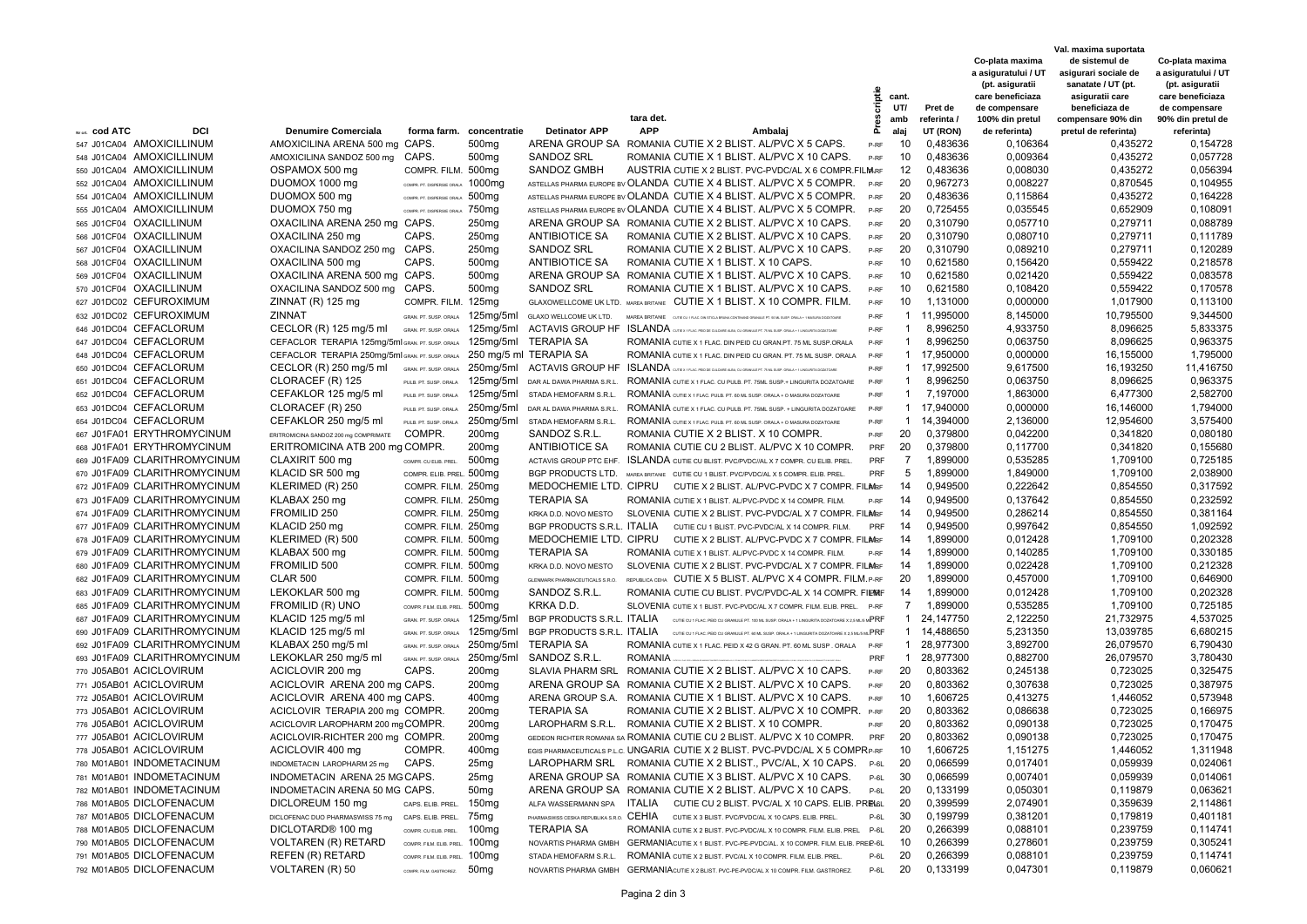|                                                   |                                              |                       |                          |                                 | tara det.  |                                                                                                                               | aiptie | cant.<br>UT/<br>amb | Pret de<br>referinta / | Co-plata maxima<br>a asiguratului / UT<br>(pt. asiguratii<br>care beneficiaza<br>de compensare<br>100% din pretul | Val. maxima suportata<br>de sistemul de<br>asigurari sociale de<br>sanatate / UT (pt.<br>asiguratii care<br>beneficiaza de<br>compensare 90% din | Co-plata maxima<br>a asiguratului / UT<br>(pt. asiguratii<br>care beneficiaza<br>de compensare<br>90% din pretul de |
|---------------------------------------------------|----------------------------------------------|-----------------------|--------------------------|---------------------------------|------------|-------------------------------------------------------------------------------------------------------------------------------|--------|---------------------|------------------------|-------------------------------------------------------------------------------------------------------------------|--------------------------------------------------------------------------------------------------------------------------------------------------|---------------------------------------------------------------------------------------------------------------------|
| <b>DCI</b><br>Neerl. COd ATC                      | <b>Denumire Comerciala</b>                   |                       | forma farm. concentratie | <b>Detinator APP</b>            | <b>APP</b> | Ambalai                                                                                                                       | ò      | alai                | UT (RON)               | de referinta)                                                                                                     | pretul de referinta)                                                                                                                             | referinta)                                                                                                          |
| 795 M01AB05 DICLOFENACUM                          | <b>VOLTAREN RAPID (R)</b>                    | DRAJ.                 | 50 <sub>mq</sub>         | NOVARTIS PHARMA GMBH            |            | GERMANIA CUTIE X 1 BLIST. PVC-PE-PVDC/AL X 10 DRAJ.                                                                           | $P-6L$ | 10                  | 0,133199               | 0,109801                                                                                                          | 0,119879                                                                                                                                         | 0,123121                                                                                                            |
| 796 M01AB05 DICLOFENACUM                          | DICLOFENAC ARENA 25 mg                       | DRAJ. GASTROREZ. 25mg |                          | ARENA GROUP SA                  |            | ROMANIA CUTIE X 3 BLIST. AL/PVC X 10 DRAJ. GASTROREZ.                                                                         | P-6L   | 30                  | 0.066599               | 0,131067                                                                                                          | 0,059939                                                                                                                                         | 0,137727                                                                                                            |
| 810 M01AB15 KETOROLACUM TROMETHAMIN KETOROL       |                                              | COMPR. FILM. 10mg     |                          | DR. REDDY'S LABORATORIES        |            | ROMANIA CUTIE X 2 BLIST. PVC-PVDC/AL X 10 COMPR. FILM.                                                                        | $P-6L$ | 20                  | 0.088799               | 0.261201                                                                                                          | 0.079919                                                                                                                                         | 0.270081                                                                                                            |
| 811 M01AB15 KETOROLACUM TROMETHAMIN KETANOV 10 mg |                                              | COMPR. FILM. 10mg     |                          | <b>TERAPIA SA</b>               |            | ROMANIA CUTIE CU 2 BLIST. OPA-AL-PVC/AL A CATE 10 COMPR. FILM.                                                                | P-6L   | 20                  | 0,088799               | 0,437201                                                                                                          | 0,079919                                                                                                                                         | 0,446081                                                                                                            |
| 816 M01AB16 ACECLOFENACUM                         | AFLAMIL 100mg                                | COMPR. FILM. 100mg    |                          |                                 |            | GEDEON RICHTER ROMANIA SA ROMANIA CUTIE X 2 BLIST. PA-AL-PVC/AL X 10 COMPR.                                                   | P-6L   | 20                  | 0,133199               | 0,602301                                                                                                          | 0,119879                                                                                                                                         | 0,615621                                                                                                            |
| 817 M01AB16 ACECLOFENACUM                         | ACE-TAB 100 mg                               | COMPR. FILM. 100mg    |                          | LABORMED PHARMA S.A.            |            | ROMANIA CUTIE CU 1 BLIST. PVC-PE-PVDC/AL X 20 COMPR. FILM.                                                                    | P6L    | 20                  | 0,133199               | 0,345301                                                                                                          | 0,119879                                                                                                                                         | 0,358621                                                                                                            |
| 818 M01AB16 ACECLOFENACUM                         | AFLAMIL 100 mg                               | PULB. PT.SUSP. ORALA  | 100mg                    | GEDEON RICHTER ROMANIA S.A.     |            | ROMANIA OTE CI 20 PLCAU UNICOLOR UN'TITAL COMPARE DI PROVIDE LA COMPARE DI ETRA DELL'INSETTE ALLINNIA (DO MA) IL PLAUDIN PLAO | P6L    | 20                  | 0,133199               | 1.204801                                                                                                          | 0.119879                                                                                                                                         | 1,218121                                                                                                            |
| 1.053 N06AX16 VENLAFAXINUM**                      | EFECTIN EP 150 mg                            | CAPS. ELIB. PREL.     | 150 mg                   | PFIZER EUROPE MA EEIG           |            | MAREA BRITANIE CUTIE CU BLIST, DIN PVC/AL X 28 CAPS, ELIB, PREL                                                               | PRF    | 28                  | 0.838321               | 1.174536                                                                                                          | 0.754488                                                                                                                                         | 1.258369                                                                                                            |
| 1.054 N06AX16 VENLAFAXINUM**                      | ELIFY EP 150 mg                              | CAPS. ELIB. PREL.     | 150 mg                   | MEDOCHEMIE LTD. CIPRU           |            | CUTIE CU BLIST PVC/AL X 30 CAPS.CU ELIB. PREL.                                                                                | PRF    | -30                 | 0,838321               | 0,160012                                                                                                          | 0,754488                                                                                                                                         | 0.243845                                                                                                            |
| 1.055 N06AX16 VENLAFAXINUM**                      | IVRYX 150mg                                  | CAPS. ELIB. PREL.     | 150 mg                   |                                 |            | NEOLA PHARMA S.R.L. ROMANIA CUTIE X 2 BLIST. PCV-ACLAR/AL X 14 CAPS. CU ELIB. PREL.                                           | P-RF   | 28                  | 0,838321               | 0,022393                                                                                                          | 0,754488                                                                                                                                         | 0,106226                                                                                                            |
| 1.056 N06AX16 VENLAFAXINUM**                      | VELAXIN 150 mg                               | CAPS. ELIB. PREL.     | 150 <sub>mg</sub>        |                                 |            | EGIS PHARMACEUTICALS P.L.C. UNGARIA CUTIE X 2 BLIST. PVC-PVDC/AL X 14 CAPS. CU ELIB. PREL.                                    | P-RF   | 28                  | 0,838321               | 0,470250                                                                                                          | 0,754488                                                                                                                                         | 0.554083                                                                                                            |
| 1.058 N06AX16 VENLAFAXINUM**                      | VENLAFAXINA ACTAVIS 150 mg CAPS. ELIB. PREL. |                       | 150 <sub>mg</sub>        |                                 |            | ACTAVIS GROUP PTC EHF. ISLANDA CUTIE CU BLIST. PVC/AL X 28 CAPS. CU ELIB. PREL.                                               | P-RF   | 28                  | 0.838321               | 0.018107                                                                                                          | 0.754488                                                                                                                                         | 0.101940                                                                                                            |
| 1.059 N06AX16 VENLAFAXINUM**                      | VENLAFAXINA ARENA EP 150 mgcaps. ELIB. PREL. |                       | 150 <sub>ma</sub>        | ARENA GROUP S.A.                |            | ROMANIA CUTIE X 3 BLIST. PVC-PE-PVDC/AL X 10 CAPS. CU ELIB. PREL.                                                             | P-RF   | 30                  | 0.838321               | 0.470345                                                                                                          | 0.754488                                                                                                                                         | 0.554178                                                                                                            |
| 1.060 N06AX16 VENLAFAXINUM**                      | VENLAFAXINA TERAPIA 150 mg CAPS. ELIB. PREL. |                       | 150 <sub>mg</sub>        | <b>TERAPIA S.A.</b>             |            | ROMANIA CUTIE CU BLIST. PVC-ACLAR/AL X 30 CAPS. ELIB. PREL                                                                    | PRF    | 30                  | 0,838321               | 0,470345                                                                                                          | 0,754488                                                                                                                                         | 0.554178                                                                                                            |
| 1.061 N06AX16 VENLAFAXINUM**                      | VENLAFAXINA TERAPIA 150 mg CAPS. ELIB. PREL. |                       | 150 <sub>mg</sub>        | <b>TERAPIA S.A.</b>             |            | ROMANIA CUTIE CU BLIST. PVC-PVDC/AL X 30 CAPS. ELIB. PREL.                                                                    | PRF    | 30                  | 0.838321               | 0.470345                                                                                                          | 0.754488                                                                                                                                         | 0.554178                                                                                                            |
| 1.063 N06AX16 VENLAFAXINUM**                      | FOBILESS 37,5 mg                             | CAPS, ELIB, PREL.     | 37,5mg                   | LANNACHER HEILMITTEL GES.M.B.H. |            | AUSTRIA CUTIE X BLIST, PVC/AL X 30 CAPS, CU ELIB, PREEF                                                                       |        | 30                  | 0.209580               | 0.386753                                                                                                          | 0.188622                                                                                                                                         | 0.407711                                                                                                            |
| 1.064 N06AX16 VENLAFAXINUM**                      | VENLAFAXINA ARENA EP 37,5 mgAPS. ELIB. PREL. |                       | 37,5mg                   | ARENA GROUP S.A.                |            | ROMANIA CUTIE X 3 BLIST. PVC-PE-PVDC/AL X 10 CAPS. CU ELIB. PREL.                                                             | P-RF   | 30                  | 0,209580               | 0,622086                                                                                                          | 0,188622                                                                                                                                         | 0,643044                                                                                                            |
| 1.065 N06AX16 VENLAFAXINUM**                      | EFECTIN EP 75 mg                             | CAPS. ELIB. PREL.     | 75 mg                    | PFIZER EUROPE MA EEIG           |            | MAREA BRITANIE CUTIE CU BLIST. DIN PVC/AL X 28 CAPS. ELIB. PREL.                                                              | PRF    | 28                  | 0.419160               | 0,899054                                                                                                          | 0,377244                                                                                                                                         | 0.940970                                                                                                            |
| 1.066 N06AX16 VENLAFAXINUM**                      | ELIFY EP 75 mg                               | CAPS. ELIB. PREL.     | 75 mg                    | MEDOCHEMIE LTD. CIPRU           |            | CUTIE CU BLIST, PVC/AL X 30 CAPS, CU ELIB, PREL.                                                                              | PRF    | 30                  | 0.419160               | 0,330173                                                                                                          | 0.377244                                                                                                                                         | 0.372089                                                                                                            |
| 1.069 N06AX16 VENLAFAXINUM**                      | VELAXIN 75 mg                                | CAPS. ELIB. PREL.     | 75 <sub>mq</sub>         |                                 |            | EGIS PHARMACEUTICALS P.L.C. UNGARIA CUTIE X 2 BLIST. PVC-PVDC/AL X 14 CAPS. CU ELIB. PREL                                     | P-RF   | 28                  | 0,419160               | 0,465840                                                                                                          | 0,377244                                                                                                                                         | 0,507756                                                                                                            |
| 1.071 N06AX16 VENLAFAXINUM**                      | FOBILESS 75 mg                               | CAPS. ELIB. PREL.     | 75 <sub>mg</sub>         | LANNACHER HEILMITTEL GES.M.B.H. |            | AUSTRIA CUTIE X BLIST. PVC/AL X 30 CAPS. CU ELIB. PREEF                                                                       |        | 30                  | 0.419160               | 0,243506                                                                                                          | 0.377244                                                                                                                                         | 0,285422                                                                                                            |
| 1.072 N06AX16 VENLAFAXINUM**                      | VENLAFAXINA ACTAVIS 75 mg aps. ELIB. PREL.   |                       | 75 <sub>mg</sub>         | ACTAVIS GROUP PTC EHF.          |            | <b>ISLANDA CUTIE CU BLIST. PVC/AL X 28 CAPS. CU ELIB. PREL.</b>                                                               | P-RF   | 28                  | 0.419160               | 0.237268                                                                                                          | 0.377244                                                                                                                                         | 0.279184                                                                                                            |
| 1.073 N06AX16 VENLAFAXINUM**                      | VENLAFAXINA ARENA EP 75 mg caps. ELIB. PREL. |                       | 75 <sub>mq</sub>         | ARENA GROUP S.A.                |            | ROMANIA CUTIE X 3 BLIST. PVC-PE-PVDC/AL X 10 CAPS. CU ELIB. PREL.                                                             | P-RF   | 30                  | 0.419160               | 0.460173                                                                                                          | 0.377244                                                                                                                                         | 0.502089                                                                                                            |
| 1.074 N06AX16 VENLAFAXINUM**                      | VENLAFAXINA TERAPIA 75 mg aps. ELIB. PREL.   |                       | 75ma                     | <b>TERAPIA S.A.</b>             |            | ROMANIA CUTIE CU BLIST. PVC-ACLAR/AL X 30 CAPS. ELIB. PREL.                                                                   | PRF    | 30                  | 0.419160               | 0.466173                                                                                                          | 0.377244                                                                                                                                         | 0.508089                                                                                                            |
| 1.075 N06AX16 VENLAFAXINUM**                      | VENLAFAXINA TERAPIA 75 mg APS. ELIB. PREL.   |                       | 75 <sub>mq</sub>         | <b>TERAPIA S.A.</b>             |            | ROMANIA CUTIE CU BLIST. PVC-PVDC/AL X 30 CAPS. ELIB. PREL.                                                                    | PRF    | 30                  | 0,419160               | 0,466173                                                                                                          | 0,377244                                                                                                                                         | 0,508089                                                                                                            |
| 1.077 N06AX16 VENLAFAXINUM**                      | VENLAFAXINA ARENA 37,5 mg COMPR.             |                       | 37,5mg                   | ARENA GROUP S.A.                |            | ROMANIA CUTIE X 3 BLIST, PVC-PE- PVDC/AL X 10 COMPR-RF                                                                        |        | 30                  | 0.209580               | 0.622086                                                                                                          | 0,188622                                                                                                                                         | 0.643044                                                                                                            |
| 1.078 N06AX16 VENLAFAXINUM**                      | VENLAFAXINA ARENA 50 mg COMPR.               |                       | 50 <sub>mg</sub>         | ARENA GROUP S.A.                |            | ROMANIA CUTIE X 3 BLIST. PVC-PE- PVDC/AL X 10 COMPR-RF                                                                        |        | 30                  | 0.279440               | 0.567893                                                                                                          | 0.251496                                                                                                                                         | 0.595837                                                                                                            |
| 1.079 N06AX16 VENLAFAXINUM**                      | VENLAFAXINA ARENA 75 mg COMPR.               |                       | 75ma                     |                                 |            | ARENA GROUP S.A. ROMANIA CUTIE X 3 BLIST. PVC-PE- PVDC/AL X 10 COMPRARE                                                       |        | 30                  | 0.419160               | 0.460173                                                                                                          | 0.377244                                                                                                                                         | 0.502089                                                                                                            |
|                                                   |                                              |                       |                          | <b>SE ELIMINA</b>               |            |                                                                                                                               |        |                     |                        |                                                                                                                   |                                                                                                                                                  |                                                                                                                     |

|  | SE ELIMINA |  |
|--|------------|--|
|  |            |  |
|  |            |  |

| 153 C04AD03 PENTOXIFYLLINUM  | PENTOXI RETARD 400 mg COMPR. ELIB. PREL. 400mg                          |                         | <b>TERAPIA SA</b>                          | ROMANIA CUTIE CU 2 BLIST. X 10 COMPR. ELIB. PREL. P-6L                                   | 20     | 0.432283  | 0.460717 | 0.389054  | 0.503946  |
|------------------------------|-------------------------------------------------------------------------|-------------------------|--------------------------------------------|------------------------------------------------------------------------------------------|--------|-----------|----------|-----------|-----------|
| 642 J01DC04 CEFACLORUM       | CEFACLOR TERAPIA MR 750 COMPR. ELIB. PREL. 750mg                        |                         | <b>TERAPIA SA</b>                          | ROMANIA CUTIE X 1 BLIST, X 10 COMPR, ELIB, PREL, P-RF                                    | 10     | 1.474200  | 1.020800 | 1.326780  | 1.168220  |
| 649 J01DC04 CEFACLORUM       | CEFACLOR TERAPIA 250mg/5ml GRAN, PT. SUSP. ORALA 250 mg/5 ml TERAPIA SA |                         |                                            | ROMANIA CUTIE X 1 FLAC. DIN PEID CU GRAN. PT. 100 ML SUSP. ORALA P-RF                    |        | 17.950000 | 0.000000 | 16.155000 | 1.795000  |
| 691 J01FA09 CLARITHROMYCINUM | KLABAX 250 mg/5 ml                                                      |                         | gran. Pt. susp. orala 250mq/5m1 TERAPIA SA | ROMANIA CUTIE X 1 FLAC. PEID X 70 G GRAN. PT. 100 ML SUSP. ORALA P-RF                    |        | 47.603250 | 5,406750 | 42,842925 | 10,167075 |
| 1.149 M01AB16 ACECLOFENACUM  | ACOFAX 100 mg                                                           | COMPR. FILM. 100mg      |                                            | ACTAVIS GROUP PTC EHF. ISLANDA CUTIE CU BLIST. OPA-AL-PVC/AL X 20 COMPR. FILM.           | P6L 20 | 0.137700  | 0.311300 | 0.123930  | 0.325070  |
| 1.067 N06AX16 VENLAFAXINUM** | IVRYX 75ma                                                              | CAPS. ELIB. PREL. 75 mg |                                            | NEOLA PHARMA S.R.L. ROMANIA CUTIE X 2 BLIST. PCV-ACLAR/AL X 14 CAPS. CU ELIB. PREL. P-RF | -28    | 0.391428  | 0.000000 | 0.352285  | 0.039143  |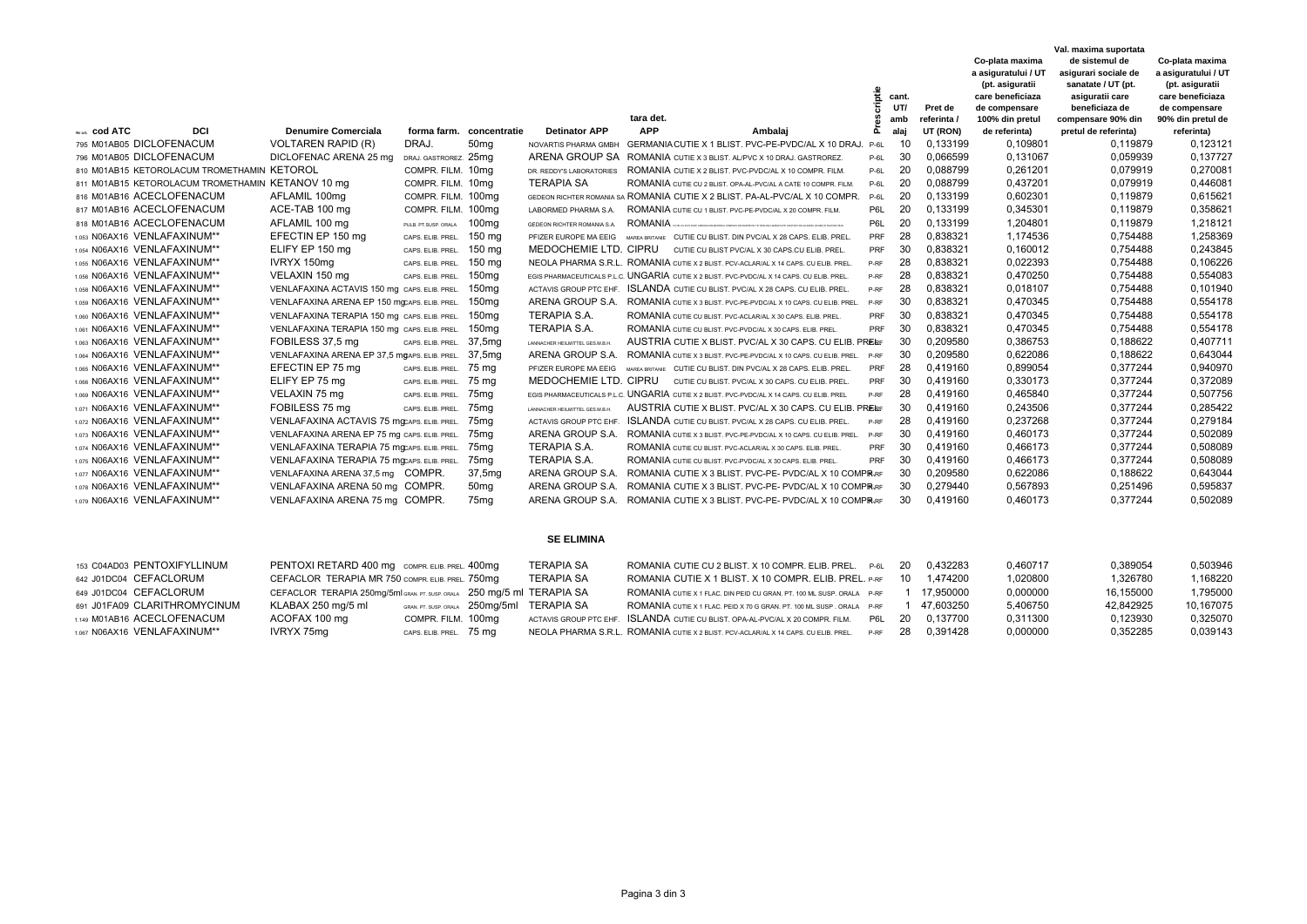#### **SUBLISTA B - LISTA MEDICAMENTELOR CU NIVEL DE COMPENSARE 50% DIN PRETUL DE REFERINTA CONFORM**

#### **DENUMIRILOR COMUNE INTERNATIONALE (DCI) ALE MEDICAMENTELOR DE CARE BENEFICIAZA ASIGURATII, IN TRATAMENTUL AMBULATORIU CU SI FARA CONTRIBUTIE PERSONALA DIN HG NR. 720/2008, CU MODIFICARILE SI COMPLETARILE ULTERIOARE, VALABILA INCEPAND CU 01 NOIEMBRIE 2016**

| Nr. cn COd ATC               | DCI | <b>Denumire Comerciala</b>                    | forma farm. concentratie |                   | <b>Detinator APP</b>        | Tara det.<br><b>APP</b>                                                                       | Ambalai                                                                                     | tie<br>٤ | cant.<br>UT/<br>amb<br>alai | Pret de<br>referinta /<br>UT (RON) | Co-plata maxima a<br>asiguratului / UT<br>(pt. asiguratii care<br>beneficiaza de<br>compensare 100%<br>din pretul de<br>referinta) | Val. maxima suportata<br>de sistemul de<br>asigurari sociale de<br>sanatate / UT (pt.<br>asiguratii care<br>beneficiaza de<br>compensare 50% din<br>pretul de referinta) | Co-plata maxima a<br>asiguratului / UT<br>(pt. asiguratii care<br>beneficiaza de<br>compensare 50%<br>din pretul de<br>referinta) | Val. maxima suportata<br>de sistemul de<br>asigurari sociale de<br>sanatate / UT (pt.<br>asiguratii care<br>beneficiaza de<br>compensare 90% din<br>pretul de referinta) | Co-plata maxima a<br>asiguratului / UT<br>(pt. asiguratii care<br>beneficiaza de<br>compensare 90%<br>din pretul de<br>referinta) |
|------------------------------|-----|-----------------------------------------------|--------------------------|-------------------|-----------------------------|-----------------------------------------------------------------------------------------------|---------------------------------------------------------------------------------------------|----------|-----------------------------|------------------------------------|------------------------------------------------------------------------------------------------------------------------------------|--------------------------------------------------------------------------------------------------------------------------------------------------------------------------|-----------------------------------------------------------------------------------------------------------------------------------|--------------------------------------------------------------------------------------------------------------------------------------------------------------------------|-----------------------------------------------------------------------------------------------------------------------------------|
|                              |     |                                               |                          |                   |                             |                                                                                               |                                                                                             |          |                             |                                    |                                                                                                                                    |                                                                                                                                                                          |                                                                                                                                   |                                                                                                                                                                          |                                                                                                                                   |
|                              |     |                                               |                          |                   | <b>SE ADAUGA</b>            |                                                                                               |                                                                                             |          |                             |                                    |                                                                                                                                    |                                                                                                                                                                          |                                                                                                                                   |                                                                                                                                                                          |                                                                                                                                   |
| 1121 C10AB02 BEZAFIBRATUM    |     | BEZAFIBRAT FARMEX 200 mg                      | COMPR.                   | 200 <sub>mq</sub> |                             | FARMEX COMPANY S.R.L. ROMANIA CUTIE CU 2 BLIST, PVC/AL X 10 COMPR.                            |                                                                                             | $P-6L$   | 20                          | 0.370000                           | 0.000000                                                                                                                           | 0.185000                                                                                                                                                                 | 0.185000                                                                                                                          | 0,333000                                                                                                                                                                 | 0.037000                                                                                                                          |
| 1.122 J02AC02 ITRACONAZOLUM* |     | ITRACONAZOL FARMEX 100 mg                     | CAPS.                    | 100 <sub>mg</sub> |                             |                                                                                               | FARMEX COMPANY S.R.L. ROMANIA CUTIE CU 3 BLIST. PVCA/AL X 5 CAPS.                           | PRF      | 15                          | 2.144666                           | 0,000000                                                                                                                           | 1,072333                                                                                                                                                                 | 1,072333                                                                                                                          | 1,930199                                                                                                                                                                 | 0,214467                                                                                                                          |
|                              |     |                                               |                          |                   | <b>SE MODIFICA</b>          |                                                                                               |                                                                                             |          |                             |                                    |                                                                                                                                    |                                                                                                                                                                          |                                                                                                                                   |                                                                                                                                                                          |                                                                                                                                   |
| 30 A02BC05 ESOMEPRAZOLUM     |     | NEXIUM 20 ma                                  | COMPR. GASTROREZ. 20mg   |                   |                             |                                                                                               | ASTRAZENECA AB SUEDIA CUTIE CU 2 BLIST, ALPYC-AL-POLIAMIDA X 7 COMPR. GASTROREZISTENTE P-6L |          | -14                         | 0.713988                           | 0,803869                                                                                                                           | 0,356994                                                                                                                                                                 | 1.160863                                                                                                                          | 0,642589                                                                                                                                                                 | 0.875268                                                                                                                          |
| 35 A02BC05 ESOMEPRAZOLUM     |     | PRAGASTROL 20 mg                              | COMPR. GASTROREZ. 20mg   |                   | ALVOGEN IPCO S.A.R.L        |                                                                                               | LUXEMBOURG CUTIE CU BLIST. AL-PVC/AL X 30 (3X10) COMPR. GASTROREZ. P6L                      |          | 30                          | 0.713988                           | 0,006012                                                                                                                           | 0,356994                                                                                                                                                                 | 0.363006                                                                                                                          | 0,642589                                                                                                                                                                 | 0.077411                                                                                                                          |
| 36 A02BC05 ESOMEPRAZOLUM     |     | NEXIUM 40 ma                                  | COMPR. GASTROREZ. 40mg   |                   |                             |                                                                                               | ASTRAZENECA AB SUEDIA GUTIE GUZ BLIST, ALPVC-AL-POLLAMIDA X 7 COMPR. GASTROREZISTENTE P-6L  |          | 14                          | 1.427978                           | 0,702736                                                                                                                           | 0.713989                                                                                                                                                                 | 1.416725                                                                                                                          | 1.285180                                                                                                                                                                 | 0.845534                                                                                                                          |
| 41 A02BC05 ESOMEPRAZOLUM     |     | ESOMEPRAZOL TERAPIA 20mg                      | COMPR. GASTROREZISTENTE  | 20 <sub>mq</sub>  | <b>TERAPIA S.A.</b>         |                                                                                               | ROMANIA CUTIE CU BLIST, OPA-AL-PE-DESIGNAT-PEIDIAL X 14 COMPR. GASTROREZISTENTE             | $P - 6L$ | -14                         | 0.713988                           | 0,223869                                                                                                                           | 0,356994                                                                                                                                                                 | 0,580863                                                                                                                          | 0,642589                                                                                                                                                                 | 0.295268                                                                                                                          |
| 645 J01FA02 SPIRAMYCINUM     |     | ROVAMYCINE (R) 1,5 Mil. UI                    | COMPR. FILM. 1.5 M ui    |                   | LAB. AVENTIS                |                                                                                               | FRANTA CUTIE X 2 BLIST, AL/PVC X 8 COMPR. FILM.                                             | P-RF     | 16                          | 0.632997                           | 0,005753                                                                                                                           | 0.316498                                                                                                                                                                 | 0.322252                                                                                                                          | 0.569697                                                                                                                                                                 | 0.069053                                                                                                                          |
| 646 J01FA02 SPIRAMYCINUM     |     | ROVAMYCINE (R) 3 Mil. UI                      | COMPR. FILM. 3M ui       |                   | LAB. AVENTIS                |                                                                                               | FRANTA CUTIE X 2 BLIST, AL/PVC X 5 COMPR. FILM.                                             | P-RF     | 10                          | 1.265998                           | 1,347002                                                                                                                           | 0.632999                                                                                                                                                                 | 1,980001                                                                                                                          | 1,139398                                                                                                                                                                 | 1.473602                                                                                                                          |
| 647 J01FA02 SPIRAMYCINUM     |     | ROVAMYCINE 3 Mil. UI                          | COMPR. FILM. 3MilU.I     |                   | <b>LABORATOIRES AVENTIS</b> |                                                                                               | FRANTA CUTIE CU 1 BLIST, AL/PVC X 10 COMPR, FILM. PRF                                       |          | 10                          | 1.265998                           | 1,347002                                                                                                                           | 0,632999                                                                                                                                                                 | 1,980001                                                                                                                          | 1,139398                                                                                                                                                                 | 1,473602                                                                                                                          |
| 648 J01FA10 AZITHROMYCINUM   |     | AZATRIL 250 mg                                | CAPS.                    | 250 <sub>mg</sub> | BALKANPHARMA RAZGRAD AD     |                                                                                               | BULGARIA CUTIE X 1 BLIST, AL/PVC X 6 CAPSP-RF                                               |          | -6                          | 3.164998                           | 0,126668                                                                                                                           | 1,582499                                                                                                                                                                 | 1,709167                                                                                                                          | 2,848498                                                                                                                                                                 | 0.443168                                                                                                                          |
| 649 J01FA10 AZITHROMYCINUM   |     | SUMAMED 250 mg                                | CAPS.                    | 250mg             | PLIVA LJUBLIJANA D.O.O.     |                                                                                               | SLOVENIA CUTIE X 1 BLIST, PVC-PVDC/AL X 6 CAPS.                                             | P-RF     | 6                           | 3,164998                           | 1,901668                                                                                                                           | 1,582499                                                                                                                                                                 | 3,484167                                                                                                                          | 2,848498                                                                                                                                                                 | 2.218168                                                                                                                          |
| 650 J01FA10 AZITHROMYCINUM   |     | SUMAMED 125 mg                                | COMPR. FILM. 125mg       |                   | PLIVA LJUBLJANA D.O.O.      |                                                                                               | SLOVENIA CUTIE X 1 BLIST, AL/PVC X 6 COMPR. FILM.                                           | P-RF     | 6                           | 1.582497                           | 2.564169                                                                                                                           | 0.791248                                                                                                                                                                 | 3.355418                                                                                                                          | 1.424247                                                                                                                                                                 | 2.722419                                                                                                                          |
| 651 J01FA10 AZITHROMYCINUM   |     | AZITROMICINA SANDOZ 250 mg COMPRIMATE FILMATE | COMPR. FILM. 250mg       |                   | SANDOZ S.R.L                |                                                                                               | ROMANIA CUTIE X 1 BLIST. X 6 COMPR. FILMP-RF                                                |          | 6                           | 3.164998                           | 0,126668                                                                                                                           | 1,582499                                                                                                                                                                 | 1,709167                                                                                                                          | 2,848498                                                                                                                                                                 | 0,443168                                                                                                                          |
| 654 J01FA10 AZITHROMYCINUM   |     | AZIBIOT 250 mg                                | COMPR. FILM. 250mg       |                   |                             |                                                                                               | KRKA, D.D., NOVO MESTO SLOVENIA CUTIE CU BLIST. PVC-PVDC/AL X 6 COMPR.FILM.                 | PRF      | 6                           | 3,164998                           | 0,126668                                                                                                                           | 1,582499                                                                                                                                                                 | 1,709167                                                                                                                          | 2,848498                                                                                                                                                                 | 0.443168                                                                                                                          |
| 655 J01FA10 AZITHROMYCINUM   |     | SUMAMED 500 mg                                | COMPR. FILM. 500mg       |                   | PLIVA LJUBLJANA D.O.O.      |                                                                                               | SLOVENIA CUTIE X 1 BLIST. AL/PVC X 3 COMPR. FILM.                                           | P-RF     | $\mathbf{3}$                | 6,329997                           | 2,253336                                                                                                                           | 3,164998                                                                                                                                                                 | 5,418335                                                                                                                          | 5,696997                                                                                                                                                                 | 2,886336                                                                                                                          |
| 663 J01FA10 AZITHROMYCINUM   |     | AZITROMICINA TERAPIA 600 mg                   | COMPR. FILM. 600mg       |                   | <b>TERAPIA SA</b>           |                                                                                               | ROMANIA CUTIE X 1 BLIST, PVC-ACLAR/AL X 3 COMPR, FILM.                                      | P-RF     | $\mathbf{3}$                | 7.596000                           | 7,830666                                                                                                                           | 3.798000                                                                                                                                                                 | 11.628666                                                                                                                         | 6.836400                                                                                                                                                                 | 8.590266                                                                                                                          |
| 664 J01FA10 AZITHROMYCINUM   |     | AZITROMICINA TERAPIA 600 mg                   | COMPR. FILM. 600mg       |                   | <b>TERAPIA SA</b>           |                                                                                               | ROMANIA CUTIE X 1 BLIST. PA-AL-PVC/AL X 3 COMPR. FILM.                                      | P-RF     | 3                           | 7.596000                           | 7,830666                                                                                                                           | 3,798000                                                                                                                                                                 | 11,628666                                                                                                                         | 6,836400                                                                                                                                                                 | 8.590266                                                                                                                          |
| 666 J01FA10 AZITHROMYCINUM   |     | AZITROMICINA SANDOZ 100 mg/5 ml               | PULB, PT. SUSP. ORALA    | 100mg/5ml         | <b>SANDOZ SRL</b>           | <b>ROMANIA</b>                                                                                |                                                                                             | P-RF     |                             | 12.878796                          | 6,461204                                                                                                                           | 6,439398                                                                                                                                                                 | 12.900602                                                                                                                         | 11,590916                                                                                                                                                                | 7.749084                                                                                                                          |
| 668 J01FA10 AZITHROMYCINUM   |     | SUMAMED FORTE                                 | PULB, PT. SUSP. ORALA    | 200mg/5ml         | PLIVA LJUBLIJANA D.O.O.     | SLOVENIA CUTEXI PLAC DIN TEO DI PLACE TE ANNI DI PROVINCI A CONTRA PORTO PRE                  |                                                                                             | P-RF     |                             | 19.318200                          | 2,941800                                                                                                                           | 9,659100                                                                                                                                                                 | 12.600900                                                                                                                         | 17,386380                                                                                                                                                                | 4.873620                                                                                                                          |
| 669 J01FA10 AZITHROMYCINUM   |     | SUMAMED FORTE                                 | PULB. PT. SUSP. ORALA    | 200mg/5ml         | PLIVA LJUBLIJANA D.O.O.     | SLOVENIA CUTEXTRAC DIVISIONALE PLANS AND CASA TERRAIN ILLINGUATA DOGATIVE                     |                                                                                             | P-RF     |                             | 38,636400                          | 1,043600                                                                                                                           | 19,318200                                                                                                                                                                | 20,361800                                                                                                                         | 34,772760                                                                                                                                                                | 4,907240                                                                                                                          |
| 670 J01FA10 AZITHROMYCINUM   |     | <b>SUMAMED FORTE</b>                          | PULB. PT. SUSP. ORALA    | 200mg/5ml         |                             | PLIVA LJUBLIJANA D.O.O. SLOVENIA COMEXIVAL DIN PROGRAM AND DINA - ERRORATION DINAMAN DOZATOMI |                                                                                             | P-RF     |                             | 48.295500                          | 12,064500                                                                                                                          | 24,147750                                                                                                                                                                | 36,212250                                                                                                                         | 43,465950                                                                                                                                                                | 16.894050                                                                                                                         |
|                              |     |                                               |                          |                   | <b>SE ELIMINA</b>           |                                                                                               |                                                                                             |          |                             |                                    |                                                                                                                                    |                                                                                                                                                                          |                                                                                                                                   |                                                                                                                                                                          |                                                                                                                                   |
| 251 C09CA03 VALSARTANUM      |     | AVASSAN 80 mg                                 | COMPR. FILM. 80mg        |                   | <b>TERAPIA S.A.</b>         |                                                                                               | ROMANIA CUTIE CU BLIST, OPA-AL-PVC/AL X 28 COMPR, FILM. P6L                                 |          | -28                         | 0.694285                           | 0,108572                                                                                                                           | 0,347142                                                                                                                                                                 | 0,455715                                                                                                                          | 0,624856                                                                                                                                                                 | 0,178001                                                                                                                          |
| 652 J01FA10 AZITHROMYCINUM   |     | AZITROMICINA TERAPIA 250 mg                   | COMPR. FILM. 250mg       |                   | <b>TERAPIA SA</b>           |                                                                                               | ROMANIA CUTIE X 1 BLIST, PVC-ACLAR/AL X 6 COMPR, FILM. P-RF                                 |          | 6                           | 3.213211                           | 0.078455                                                                                                                           | 1.606605                                                                                                                                                                 | 1.685061                                                                                                                          | 2.891889                                                                                                                                                                 | 0.399777                                                                                                                          |
| 653 J01FA10 AZITHROMYCINUM   |     | AZITROMICINA TERAPIA 250 mg                   | COMPR. FILM. 250mg       |                   | <b>TERAPIA SA</b>           |                                                                                               | ROMANIA CUTIE X 1 BLIST. PA-AL-PVC/AL X 6 COMPR. FILM.                                      | P-RF     | 6                           | 3,213211                           | 0,078455                                                                                                                           | 1,606605                                                                                                                                                                 | 1,685061                                                                                                                          | 2,891889                                                                                                                                                                 | 0.399777                                                                                                                          |
| 866 N06AB10 ESCITALOPRAMUM** |     | SERODEPS 20mg                                 | COMPR. FILM. 20mg        |                   | <b>TERAPIA SA</b>           |                                                                                               | ROMANIA CUTIE CU BLIST. AL/POLIAMIDA/PVC X 28 COMPR. FILM.                                  | P-RF     | 28                          | 1.359642                           | 0.000000                                                                                                                           | 0.679821                                                                                                                                                                 | 0.679821                                                                                                                          | 1.223677                                                                                                                                                                 | 0.135965                                                                                                                          |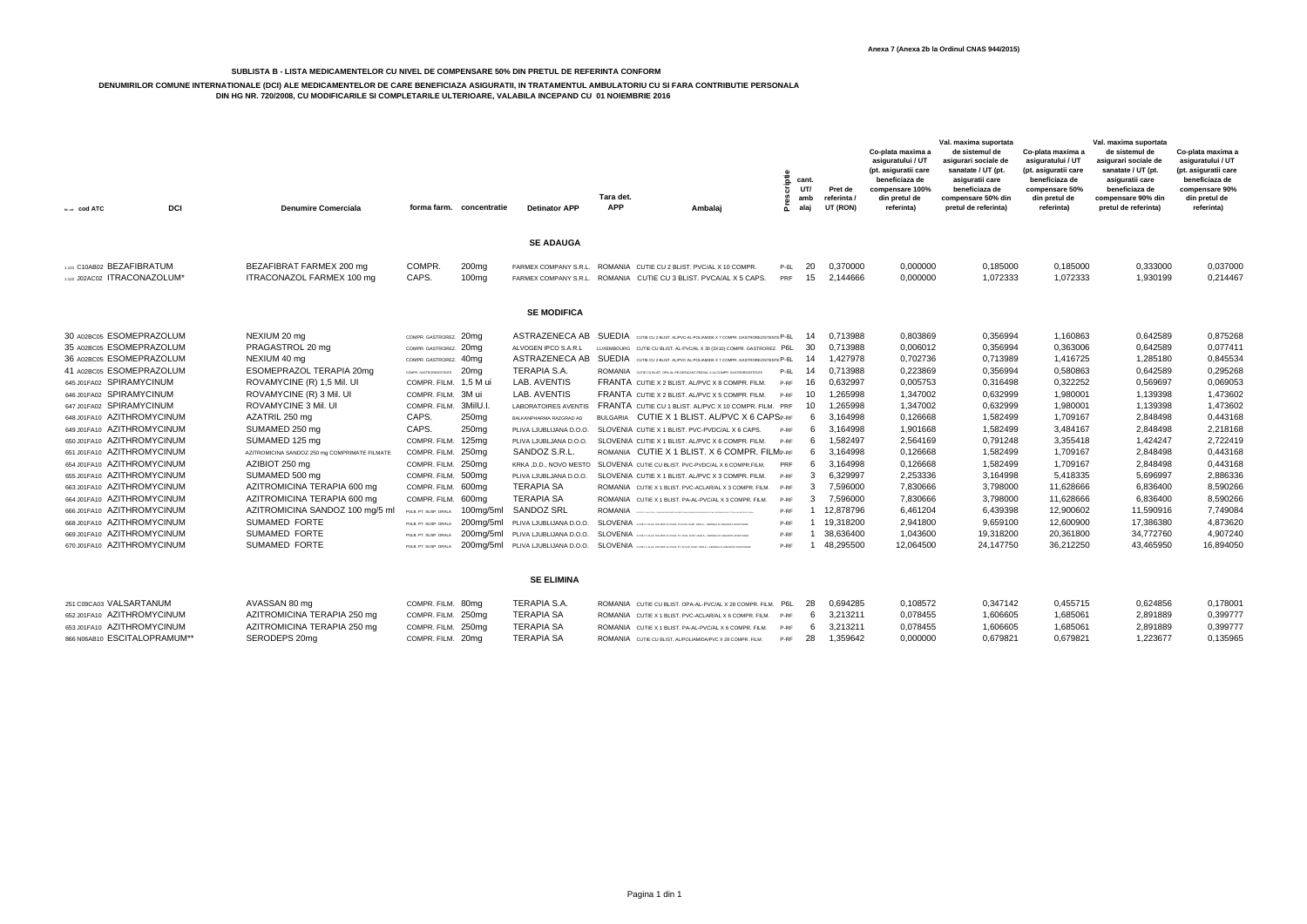### **SECŢIUNEA C1 - LISTA MEDICAMENTELOR CU PROCENT DE COMPENSARE 100% DIN PREŢUL DE REFERINŢĂ CONFORM DCI-urilor UTILIZATE ÎN TRATAMENTUL AMBULATORIU AL UNOR GRUPE DE BOL DIN H.G. NR. 720/2008, CU MODIFICARILE SI COMPLETARILE ULTERIOARE;** MEDICAMENTELE DIN ACEASTĂ SUBLISTĂ SE ELIBEREAZĂ PRIN FARMACII CU CIRCUIT DESCHIS PE BAZĂ DE PRESCRIPȚIE MEDICALĂ CU REȚINERE ÎN FARMACIE

**VALABILĂ ÎNCEPÂND CU 01 NOIEMBRIE 2016**

| NR.CRT COD ATC                                                                                                                          | DCI                                                           | <b>Denumire Comerciala</b>                                                                                                                                                    | forma farm.                                                                                                                                                                 | concentratie                                                       | <b>DETINATOR APP</b>                              | <b>TARA</b><br>DET. APP                                                                                                                                                                                                                                                                                                                                                                                                                                                                                                              | <b>AMBALAJ</b>                                                                                                                                                                                             | Prescriptie                                | cant.<br>UT/<br>ambal<br>ai | Pret de<br>referinta / UT<br>(RON)                                   | Val. maxima suportata de<br>sistemul de asigurari<br>sociale de sanatate / UT<br>(pt. asiguratii care<br>beneficiaza de<br>compensare 100% din<br>pretul de referinta) | Co-plata maxima a<br>asiguratului / UT (pt.<br>asiguratii care<br>beneficiaza de<br>compensare 100%<br>din pretul de<br>referinta) |
|-----------------------------------------------------------------------------------------------------------------------------------------|---------------------------------------------------------------|-------------------------------------------------------------------------------------------------------------------------------------------------------------------------------|-----------------------------------------------------------------------------------------------------------------------------------------------------------------------------|--------------------------------------------------------------------|---------------------------------------------------|--------------------------------------------------------------------------------------------------------------------------------------------------------------------------------------------------------------------------------------------------------------------------------------------------------------------------------------------------------------------------------------------------------------------------------------------------------------------------------------------------------------------------------------|------------------------------------------------------------------------------------------------------------------------------------------------------------------------------------------------------------|--------------------------------------------|-----------------------------|----------------------------------------------------------------------|------------------------------------------------------------------------------------------------------------------------------------------------------------------------|------------------------------------------------------------------------------------------------------------------------------------|
|                                                                                                                                         | 1. INSUFICIENTA CARDIACA CRONICA(CLASA III SAU IV NYHA) - G 1 |                                                                                                                                                                               |                                                                                                                                                                             |                                                                    |                                                   |                                                                                                                                                                                                                                                                                                                                                                                                                                                                                                                                      |                                                                                                                                                                                                            |                                            |                             |                                                                      |                                                                                                                                                                        |                                                                                                                                    |
|                                                                                                                                         |                                                               |                                                                                                                                                                               |                                                                                                                                                                             |                                                                    | <b>SE ELIMINA</b>                                 |                                                                                                                                                                                                                                                                                                                                                                                                                                                                                                                                      |                                                                                                                                                                                                            |                                            |                             |                                                                      |                                                                                                                                                                        |                                                                                                                                    |
|                                                                                                                                         |                                                               |                                                                                                                                                                               |                                                                                                                                                                             |                                                                    |                                                   |                                                                                                                                                                                                                                                                                                                                                                                                                                                                                                                                      |                                                                                                                                                                                                            |                                            |                             |                                                                      |                                                                                                                                                                        |                                                                                                                                    |
| 218 C09CA03 VALSARTANUM**                                                                                                               |                                                               | AVASSAN 80 mg                                                                                                                                                                 | COMPR. FILM.                                                                                                                                                                | 80 <sub>mq</sub>                                                   | <b>TERAPIA S.A.</b>                               |                                                                                                                                                                                                                                                                                                                                                                                                                                                                                                                                      | ROMANIA CUTIE CU BLIST. OPA-AL-PVC/AL X 28 COMPR. FILM.                                                                                                                                                    | P6L                                        | -28                         | 0,351306                                                             | 0,351306                                                                                                                                                               | 0,451551                                                                                                                           |
|                                                                                                                                         |                                                               | 8. Leucemii, limfoame, aplazie medulara, gamapatii monoclonale maligne, mieloproliferari cronice si tumori maligne, sindroame mielodisplazice - G10                           |                                                                                                                                                                             |                                                                    |                                                   |                                                                                                                                                                                                                                                                                                                                                                                                                                                                                                                                      |                                                                                                                                                                                                            |                                            |                             |                                                                      |                                                                                                                                                                        |                                                                                                                                    |
|                                                                                                                                         |                                                               |                                                                                                                                                                               |                                                                                                                                                                             |                                                                    | <b>SE ADAUGA</b>                                  |                                                                                                                                                                                                                                                                                                                                                                                                                                                                                                                                      |                                                                                                                                                                                                            |                                            |                             |                                                                      |                                                                                                                                                                        |                                                                                                                                    |
| 193 J02AC02 ITRACONAZOLUM<br>194 J02AC03 VORICONAZOLUM**                                                                                |                                                               | ITRACONAZOL FARMEX 100 mgCAPS.<br>VORICONAZOL DR. REDDY'S 200 mg COMPR. FILM.                                                                                                 |                                                                                                                                                                             | 100 <sub>mg</sub><br>200 <sub>mg</sub>                             |                                                   |                                                                                                                                                                                                                                                                                                                                                                                                                                                                                                                                      | FARMEX COMPANY S.R.L. ROMANIA CUTIE CU 3 BLIST. PVCA/AL X 5 CAPS. PRF<br>DR. REDDY'S LABORATORIES ROMANIA CUTIE CU BLIST, PVC/AL X 28 COMPR, FILM. PRF                                                     |                                            | - 15<br>-28                 | 2.144666<br>86.687142                                                | 2,144666<br>86,687142                                                                                                                                                  | 0,000000<br>0,000000                                                                                                               |
|                                                                                                                                         | DE ATENTIE/HIPERREACTIVITATE) - G15                           | 13. BOLI PSIHICE (SCHIZOFRENIE, TULBURĂRI SCHIZOTIPALE ȘI DELIRANTE, TULBURĂRI AFECTIVE MAJORE, TULBURĂRI PSIHOTICE ACUTE ȘI BOLI PSIHICE COPII, AUTISM, TULBURĂRI CU DEFICIT |                                                                                                                                                                             |                                                                    |                                                   |                                                                                                                                                                                                                                                                                                                                                                                                                                                                                                                                      |                                                                                                                                                                                                            |                                            |                             |                                                                      |                                                                                                                                                                        |                                                                                                                                    |
|                                                                                                                                         |                                                               |                                                                                                                                                                               |                                                                                                                                                                             |                                                                    | <b>SE MODIFICA</b>                                |                                                                                                                                                                                                                                                                                                                                                                                                                                                                                                                                      |                                                                                                                                                                                                            |                                            |                             |                                                                      |                                                                                                                                                                        |                                                                                                                                    |
|                                                                                                                                         | 238 N06AB10 ESCITALOPRAMUM**                                  | ESCITALOPRAM TORRENT 20 mg COMPR. FILM.                                                                                                                                       |                                                                                                                                                                             | 20 <sub>mq</sub>                                                   |                                                   | TORRENT PHARMA SRL ROMANIA CUTIE CU BLIST. PVC-PEJD-PVDC/AL X 28 COMPR. FILM.                                                                                                                                                                                                                                                                                                                                                                                                                                                        |                                                                                                                                                                                                            | <b>PRF</b>                                 | 28                          | 1,642800                                                             | 1,642800                                                                                                                                                               | 0,625771                                                                                                                           |
|                                                                                                                                         |                                                               |                                                                                                                                                                               |                                                                                                                                                                             |                                                                    | <b>SE ELIMINA</b>                                 |                                                                                                                                                                                                                                                                                                                                                                                                                                                                                                                                      |                                                                                                                                                                                                            |                                            |                             |                                                                      |                                                                                                                                                                        |                                                                                                                                    |
| 274 N06AX16 VENLAFAXINUM**                                                                                                              | 237 N06AB10 ESCITALOPRAMUM**                                  | SERODEPS 20mg<br>IVRYX 75mg                                                                                                                                                   | COMPR. FILM.<br>CAPS. ELIB. PREL. 75 mg                                                                                                                                     | 20 <sub>mg</sub>                                                   | <b>TERAPIA SA</b><br>NEOLA PHARMA S.R.L.          | ROMANIA CUTIE CU BLIST. AL/POLIAMIDA/PVC X 28 COMPR. FILM.                                                                                                                                                                                                                                                                                                                                                                                                                                                                           | ROMANIA CUTIE X 2 BLIST. PCV-ACLAR/AL X 14 CAPS. CU ELIB. PREL.                                                                                                                                            | P-RF<br>P-RF                               | 28<br>28                    | 1,359642<br>0,391200                                                 | 1,359642<br>0,391200                                                                                                                                                   | 0,000000<br>0,000228                                                                                                               |
|                                                                                                                                         |                                                               | 16. POLIARTRITA REUMATOIDA, ARTROPATIA PSORIAZICA, PSORIAZIS CRONIC SEVER SI ARTRITA JUVENILA - G 18                                                                          |                                                                                                                                                                             |                                                                    |                                                   |                                                                                                                                                                                                                                                                                                                                                                                                                                                                                                                                      |                                                                                                                                                                                                            |                                            |                             |                                                                      |                                                                                                                                                                        |                                                                                                                                    |
|                                                                                                                                         |                                                               |                                                                                                                                                                               |                                                                                                                                                                             |                                                                    | <b>SE MODIFICA</b>                                |                                                                                                                                                                                                                                                                                                                                                                                                                                                                                                                                      |                                                                                                                                                                                                            |                                            |                             |                                                                      |                                                                                                                                                                        |                                                                                                                                    |
| 9 L01BA01 METHOTREXATUM<br>12 L01BA01 METHOTREXATUM<br>14 L01BA01 METHOTREXATUM<br>15 L01BA01 METHOTREXATUM<br>16 L01BA01 METHOTREXATUM |                                                               | METOTREXAT EBEWE 10 mg/ml<br>METOTREXAT EBEWE 10 mg/ml<br>METOJECT 50mg/ml<br>METOJECT 50mg/ml<br>METOJECT 50mg/ml                                                            | SOL. INJ. IN SERINGA PREUMPLUTA<br>SOL. INJ. IN SERINGA PREUMPLUTA<br>SOL. INJ. IN SERINGA PREUMPLUTA<br>SOL. INJ. IN SERINGA PREUMPLUTA<br>SOL. INJ. IN SERINGA PREUMPLUTA | $10mq$ /ml<br>10mg/ml<br>50mg/ml<br>50mg/ml<br>50 <sub>mg/ml</sub> | MEDAC GESELLSCAFT FUR KLINISCHE SPEZIALPRÄJPARATE | EBEWE PHARMA GES.M.B.H. NFG KG AUSTRIA QUE CU 1 SERNGA PREUNFLUTA DN STICLA NCOLORA X 0,75 ML SOL INL + AC DE UNICA FOLOSINTA PT. INJ<br>EBEWE PHARMA GES.M.B.H. NFG KG AUSTRIA CUTE DES RESIDENTE A PREMIENTA ON STICLA NCOLORA X 1.5 ML SOL INL + AC DE UNICA FOLOSINTA PT. INJE<br>MEDAC GESELLSCAFT FUR KLINISCHE SPEZIALPRÅPARATEGERMANIA GUTIE X 1 SERINGA PREUMPLUTA X 0.30M, SOLUTIA NUECTABLA PREVAZUTA CU AC SI TAMPOANE CU ALCOCL                                                                                         | GERMANIA CUTIE X 1 SERINGA PREUMPLUTA X 0,20ML SOL. INJ. PREVAZUTA CU AC SI TAMPOANE CU ALCOOL P-RF<br>GERMANIA CUTIE X 1 SERINGA PREUMPLUTA X 0,50ML SOL. INJ. PREVAZUTA CU AC SI TAMPOANE CU ALCOOL P-RF | <b>PR</b><br><b>PR</b><br>P-RF             | $\mathbf{1}$<br>1           | 1 61,880000<br>79,700000<br>56,076000<br>1 110,680000<br>1 74,880000 | 61,880000<br>79,700000<br>56,076000<br>110,680000<br>74,880000                                                                                                         | 0,000000<br>0,000000<br>13,944000<br>0,000000<br>0,000000                                                                          |
|                                                                                                                                         |                                                               |                                                                                                                                                                               |                                                                                                                                                                             |                                                                    | <b>SE ELIMINA</b>                                 |                                                                                                                                                                                                                                                                                                                                                                                                                                                                                                                                      |                                                                                                                                                                                                            |                                            |                             |                                                                      |                                                                                                                                                                        |                                                                                                                                    |
| 55 L01BA01 METHOTREXATUM<br>56 L01BA01 METHOTREXATUM<br>57 L01BA01 METHOTREXATUM<br>58 L01BA01 METHOTREXATUM                            |                                                               | NAMAXIR 10 mg<br>NAMAXIR 15 mg<br>NAMAXIR 25 mg<br>NAMAXIR 7.5 mg                                                                                                             | SOL INJ. IN SERINGA PREUMPLUTA<br>SOL INJ. IN SERINGA PREUMPLUTA<br>SOL INJ. IN SERINGA PREUMPLUTA<br>SOL INJ. IN SERINGA PREUMPLUTA                                        | 10 <sub>mg</sub><br>15 <sub>mg</sub><br>25mg<br>7.5ma              |                                                   | ACTAVIS GROUP PTC EHF. ISLANDA COME DU EN ERA ACCORD PRODUCT DU ET ANCHE D'ANNELLE DU COLLEGIE AU<br>ACTAVIS GROUP PTC EHF, ISLANDA and of a best of a program of the company of the set of an estimative company of the set of an estimative company of the set of an estimative company of the set of an estimative company of th<br>ACTAVIS GROUP PTC EHF. ISLANDA SUBSECTIVE DELT DE TRACTE DE TARTE DE TANCHE DE DE RECORD AND DES RE<br>ACTAVIS GROUP PTC EHF, ISLANDA SUBSTANDA DEL TO ANNO 1996 ET ANCHI DIMENSION ANNO 1996 |                                                                                                                                                                                                            | <b>PR</b><br><b>PR</b><br><b>PR</b><br>PR. | 4<br>4<br>4<br>4            | 39,762500<br>39,762500<br>66,270000<br>29.767500                     | 39,762500<br>39,762500<br>66,270000<br>29.767500                                                                                                                       | 0,000000<br>0,000000<br>0,000000<br>0.000000                                                                                       |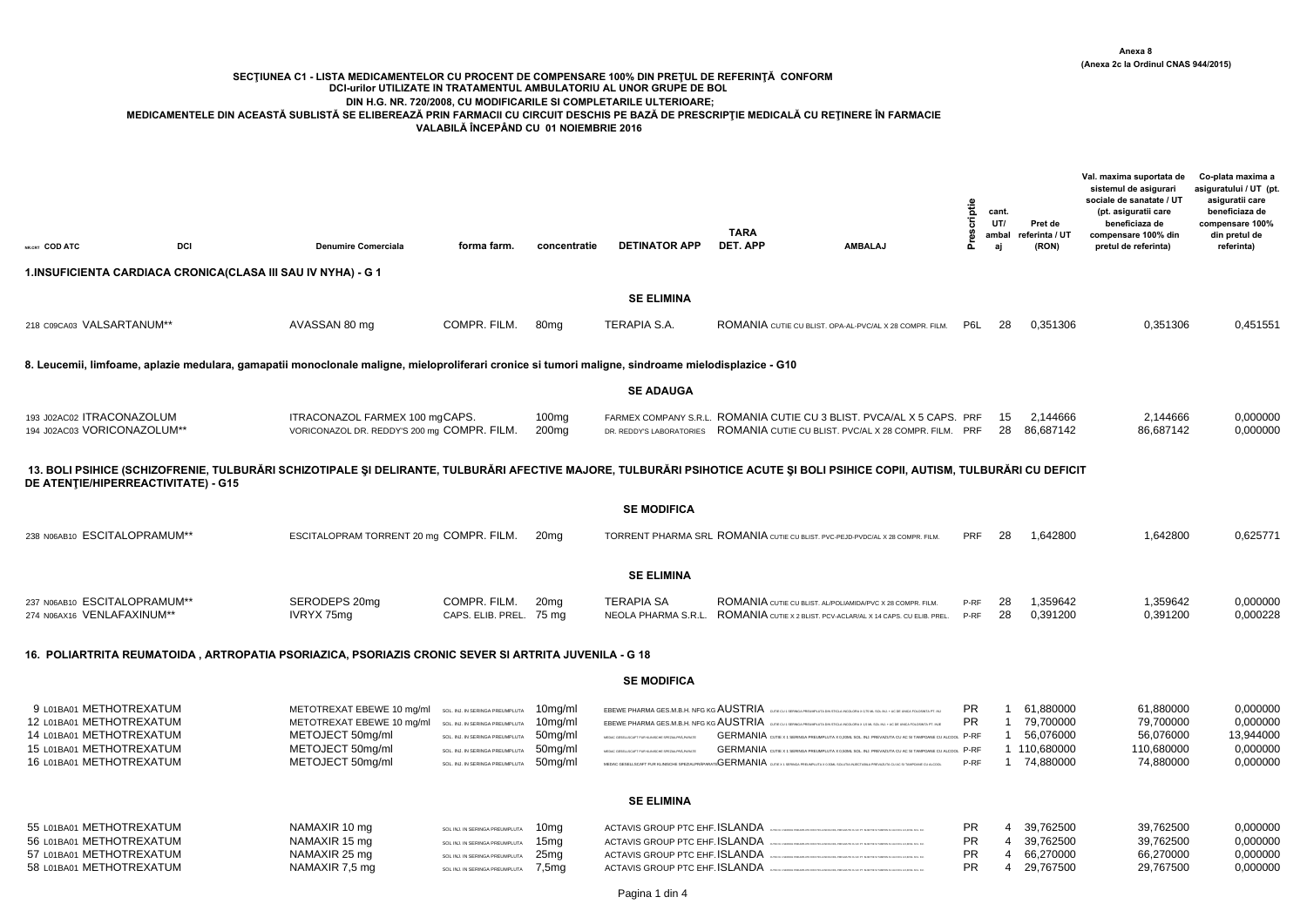|                                                                   |                                            |                             |                                  |                      | <b>TARA</b>                                                                      |                | cant.<br>UT/ | Pret de<br>ambal referinta / UT | Val. maxima suportata de<br>sistemul de asigurari<br>sociale de sanatate / UT<br>(pt. asiguratii care<br>beneficiaza de<br>compensare 100% din | Co-plata maxima a<br>asiguratului / UT (pt.<br>asiguratii care<br>beneficiaza de<br>compensare 100%<br>din pretul de |
|-------------------------------------------------------------------|--------------------------------------------|-----------------------------|----------------------------------|----------------------|----------------------------------------------------------------------------------|----------------|--------------|---------------------------------|------------------------------------------------------------------------------------------------------------------------------------------------|----------------------------------------------------------------------------------------------------------------------|
| DCI<br>NR.CRT COD ATC<br>19 L04AA13 LEFLUNOMIDUM**                | <b>Denumire Comerciala</b><br>LEFLON 10 mg | forma farm.<br>COMPR. FILM. | concentratie<br>10 <sub>mq</sub> | <b>DETINATOR APP</b> | DET. APP<br>NEOLA PHARMA SRL ROMANIA CUTIE CU BLIST, PA-AL-PVC/AL X 30 COMPR. PR | <b>AMBALAJ</b> | 30           | (RON)<br>1.899666               | pretul de referinta)<br>1,899666                                                                                                               | referinta)<br>0,000000                                                                                               |
| 24. BOLI VENERICE (SIFILIS, GONOREE, INFECTIA CU CHLAMIDIA) - G 3 |                                            |                             |                                  |                      |                                                                                  |                |              |                                 |                                                                                                                                                |                                                                                                                      |

#### **SE ELIMINA**

| 30 J01FA10 AZITHROMYCINUM<br>31 J01FA10 AZITHROMYCINUM | AZITROMICINA TERAPIA 250 mg COMPR. FILM. 250mg<br>AZITROMICINA TERAPIA 250 mg COMPR. FILM. 250mg | TERAPIA SA<br>TERAPIA SA | ROMANIA CUTIE X 1 BLIST. PVC-ACLAR/AL X 6 COMPR. FILM. P-RF<br>ROMANIA CUTIE X 1 BLIST. PA-AL-PVC/AL X 6 COMPR. FILM. P-RF |  | 3.291666<br>6 3,291666 | 3,291666<br>3,291666 | 0,000000<br>0,000000 |
|--------------------------------------------------------|--------------------------------------------------------------------------------------------------|--------------------------|----------------------------------------------------------------------------------------------------------------------------|--|------------------------|----------------------|----------------------|
|                                                        |                                                                                                  |                          |                                                                                                                            |  |                        |                      |                      |

**IMUNOSUPRESOARE SELECTIVE - G31**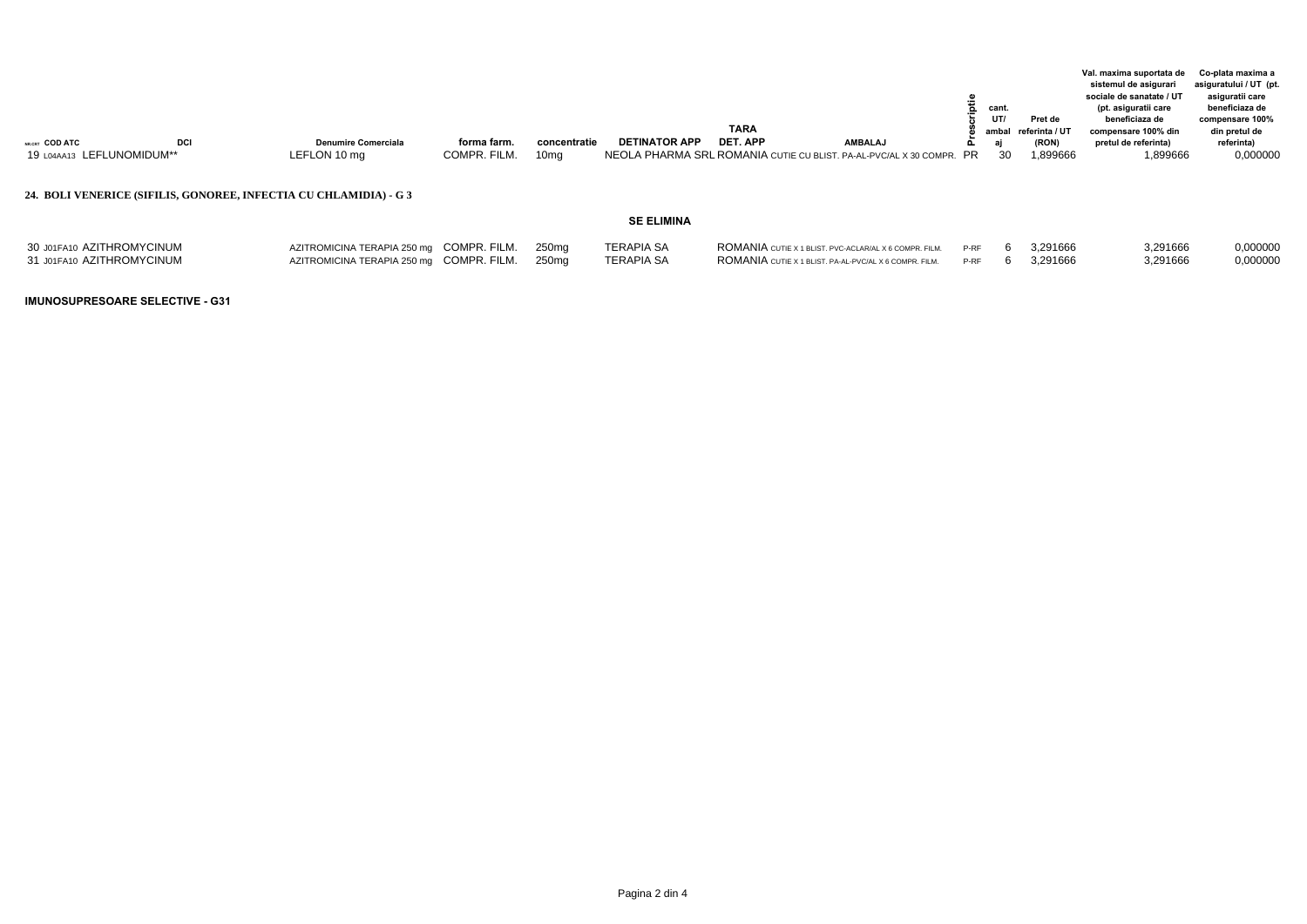| <b>NR.CRT COD ATC</b><br>DCI                               | Denumire Comerciala              | forma farm.                                                                                 | concentratie                         | <b>DETINATOR APP</b>                                     | <b>TARA</b><br><b>DET. APP</b> | <b>AMBALAJ</b>                                                                                                                                                           | Prescriptie            | cant.<br>UT/<br>ambal<br>aj | Pret de<br>referinta / UT<br>(RON) | Val. maxima suportata de<br>sistemul de asigurari<br>sociale de sanatate / UT<br>(pt. asiguratii care<br>beneficiaza de<br>compensare 100% din<br>pretul de referinta) | Co-plata maxima a<br>asiguratului / UT (pt.<br>asiguratii care<br>beneficiaza de<br>compensare 100%<br>din pretul de<br>referinta) |
|------------------------------------------------------------|----------------------------------|---------------------------------------------------------------------------------------------|--------------------------------------|----------------------------------------------------------|--------------------------------|--------------------------------------------------------------------------------------------------------------------------------------------------------------------------|------------------------|-----------------------------|------------------------------------|------------------------------------------------------------------------------------------------------------------------------------------------------------------------|------------------------------------------------------------------------------------------------------------------------------------|
| 26. POLIARTITRITA REUMATOIDA - G31b                        |                                  |                                                                                             |                                      |                                                          |                                |                                                                                                                                                                          |                        |                             |                                    |                                                                                                                                                                        |                                                                                                                                    |
|                                                            |                                  |                                                                                             |                                      | <b>SE MODIFICA</b>                                       |                                |                                                                                                                                                                          |                        |                             |                                    |                                                                                                                                                                        |                                                                                                                                    |
| 9 L04AB01 ETANERCEPTUM****<br>10 L04AB01 ETANERCEPTUM****  | ENBREL 50mg<br>ENBREL 50mg       | SOL. INJ. (INSERINGA PREUMPLUTA) $50mg$<br>SOL. INJ. IN STILOU INJECTOR PREUMPLUT $50$ $mg$ |                                      | PFIZER LIMITED<br><b>PFIZER LIMITED</b>                  |                                | MAREA BRITANIE CUTIE X 4 SERINGI PREUMPLUTE X 4 TAMPOANE CU ALCOOL P-RF/R<br>MAREA BRITANIE CUTIE X 4 STILOURI INJECTOARE PREUMPLUTE (PEN) X 4 TAMPOANE CU ALCOOL P-RF/R |                        |                             | 4 975,780000<br>4 975,780000       | 975,780000<br>975,780000                                                                                                                                               | 0,000000<br>0,000000                                                                                                               |
|                                                            |                                  |                                                                                             |                                      | <b>SE ELIMINA</b>                                        |                                |                                                                                                                                                                          |                        |                             |                                    |                                                                                                                                                                        |                                                                                                                                    |
| 25 L04AB01 ETANERCEPTUM****<br>26 L04AB01 ETANERCEPTUM**** | BENEPALI 50 mg<br>BENEPALI 50 mg | SOL INJ. IN SERINGA PREUMPLUTA                                                              | 50 <sub>mg</sub><br>50 <sub>mg</sub> | SAMSUNG BIOEPIS UK LIMITED                               |                                | MAREA BRITANIE CUTIE CU 4 SERINGI PREUMPLUTE A CATE 50 MG                                                                                                                | <b>PR</b><br><b>PR</b> |                             | 4 784,165000<br>4 784,165000       | 784,165000<br>784,165000                                                                                                                                               | 0,000000<br>0,000000                                                                                                               |
|                                                            |                                  | SOL INJ. IN STILOU INJECTOR (PEN) PREUMPLUT                                                 |                                      | SAMSUNG BIOEPIS UK LIMITED                               |                                | MAREA BRITANIE CUTIE CU 4 STILOURI INJECTOARE (PEN) PREUMPLUTE A CATE 50 MG                                                                                              |                        |                             |                                    |                                                                                                                                                                        |                                                                                                                                    |
| 27. ARTROPATIA PSORIAZICA - G31c                           |                                  |                                                                                             |                                      |                                                          |                                |                                                                                                                                                                          |                        |                             |                                    |                                                                                                                                                                        |                                                                                                                                    |
|                                                            |                                  |                                                                                             |                                      | <b>SE MODIFICA</b>                                       |                                |                                                                                                                                                                          |                        |                             |                                    |                                                                                                                                                                        |                                                                                                                                    |
| 4 L04AB01 ETANERCEPTUM****<br>5 L04AB01 ETANERCEPTUM****   | ENBREL 50mg<br>ENBREL 50mg       | SOL. INJ. (INSERINGA PREUMPLUTA)                                                            | 50 <sub>mq</sub><br>50mg             | PFIZER LIMITED<br><b>PFIZER LIMITED</b>                  |                                | MAREA BRITANIE CUTIE X 4 SERINGI PREUMPLUTE X 4 TAMPOANE CU ALCOOL P-RF/R                                                                                                |                        |                             | 4 975,780000<br>4 975,780000       | 975,780000<br>975,780000                                                                                                                                               | 0,000000<br>0,000000                                                                                                               |
|                                                            |                                  | SOL. INJ. IN STILOU INJECTOR PREUMPLUT                                                      |                                      |                                                          |                                | MAREA BRITANIE CUTIE X 4 STILOURI INJECTOARE PREUMPLUTE (PEN) X 4 TAMPOANE CU ALCOOL P-RF/R                                                                              |                        |                             |                                    |                                                                                                                                                                        |                                                                                                                                    |
|                                                            |                                  |                                                                                             |                                      | <b>SE ELIMINA</b>                                        |                                |                                                                                                                                                                          |                        |                             |                                    |                                                                                                                                                                        |                                                                                                                                    |
| 13 L04AB01 ETANERCEPTUM****<br>14 L04AB01 ETANERCEPTUM**** | BENEPALI 50 mg<br>BENEPALI 50 mg | SOL INJ. IN SERINGA PREUMPLUTA<br>SOL INJ. IN STILOU INJECTOR (PEN) PREUMPLUT               | 50 <sub>mg</sub><br>50 <sub>mg</sub> | SAMSUNG BIOEPIS UK LIMITED<br>SAMSUNG BIOEPIS UK LIMITED |                                | MAREA BRITANIE CUTIE CU 4 SERINGI PREUMPLUTE A CATE 50 MG<br>MAREA BRITANIE CUTIE CU 4 STILOURI INJECTOARE (PEN) PREUMPLUTE A CATE 50 MG                                 | <b>PR</b><br><b>PR</b> |                             | 4 784,165000<br>4 784,165000       | 784,165000<br>784,165000                                                                                                                                               | 0,000000<br>0,000000                                                                                                               |
|                                                            |                                  |                                                                                             |                                      |                                                          |                                |                                                                                                                                                                          |                        |                             |                                    |                                                                                                                                                                        |                                                                                                                                    |
| 28. SPONDILITA ANKILOZANTA - G 31d                         |                                  |                                                                                             |                                      |                                                          |                                |                                                                                                                                                                          |                        |                             |                                    |                                                                                                                                                                        |                                                                                                                                    |
|                                                            |                                  |                                                                                             |                                      | <b>SE MODIFICA</b>                                       |                                |                                                                                                                                                                          |                        |                             |                                    |                                                                                                                                                                        |                                                                                                                                    |
| 4 L04AB01 ETANERCEPTUM****                                 | ENBREL 50mg                      | SOL. INJ. (INSERINGA PREUMPLUTA) $50mg$                                                     |                                      | <b>PFIZER LIMITED</b>                                    |                                | MAREA BRITANIE CUTIE X 4 SERINGI PREUMPLUTE X 4 TAMPOANE CU ALCOOL P-RF/R                                                                                                |                        |                             | 4 975,780000                       | 975,780000                                                                                                                                                             | 0,000000                                                                                                                           |
| 5 L04AB01 ETANERCEPTUM****                                 | ENBREL 50mg                      | SOL INJ. IN STILOU INJECTOR PREUMPLUT 50Mg                                                  |                                      | PFIZER LIMITED                                           |                                | MAREA BRITANIE CUTIE X 4 STILOURI INJECTOARE PREUMPLUTE (PEN) X 4 TAMPOANE CU ALCOOL P-RF/R                                                                              |                        |                             | 4 975,780000                       | 975,780000                                                                                                                                                             | 0,000000                                                                                                                           |
|                                                            |                                  |                                                                                             |                                      | <b>SE ELIMINA</b>                                        |                                |                                                                                                                                                                          |                        |                             |                                    |                                                                                                                                                                        |                                                                                                                                    |
| 14 L04AB01 ETANERCEPTUM****<br>15 L04AB01 ETANERCEPTUM**** | BENEPALI 50 mg<br>BENEPALI 50 mg | SOL INJ. IN SERINGA PREUMPLUTA                                                              | 50mg<br>50 <sub>mg</sub>             | SAMSUNG BIOEPIS UK LIMITED                               |                                | MAREA BRITANIE CUTIE CU 4 SERINGI PREUMPLUTE A CATE 50 MG                                                                                                                | <b>PR</b><br><b>PR</b> |                             | 4 784,165000<br>4 784.165000       | 784,165000<br>784,165000                                                                                                                                               | 0,000000<br>0,000000                                                                                                               |
|                                                            |                                  | SOL INJ. IN STILOU INJECTOR (PEN) PREUMPLUT                                                 |                                      | SAMSUNG BIOEPIS UK LIMITED                               |                                | MAREA BRITANIE CUTIE CU 4 STILOURI INJECTOARE (PEN) PREUMPLUTE A CATE 50 MG                                                                                              |                        |                             |                                    |                                                                                                                                                                        |                                                                                                                                    |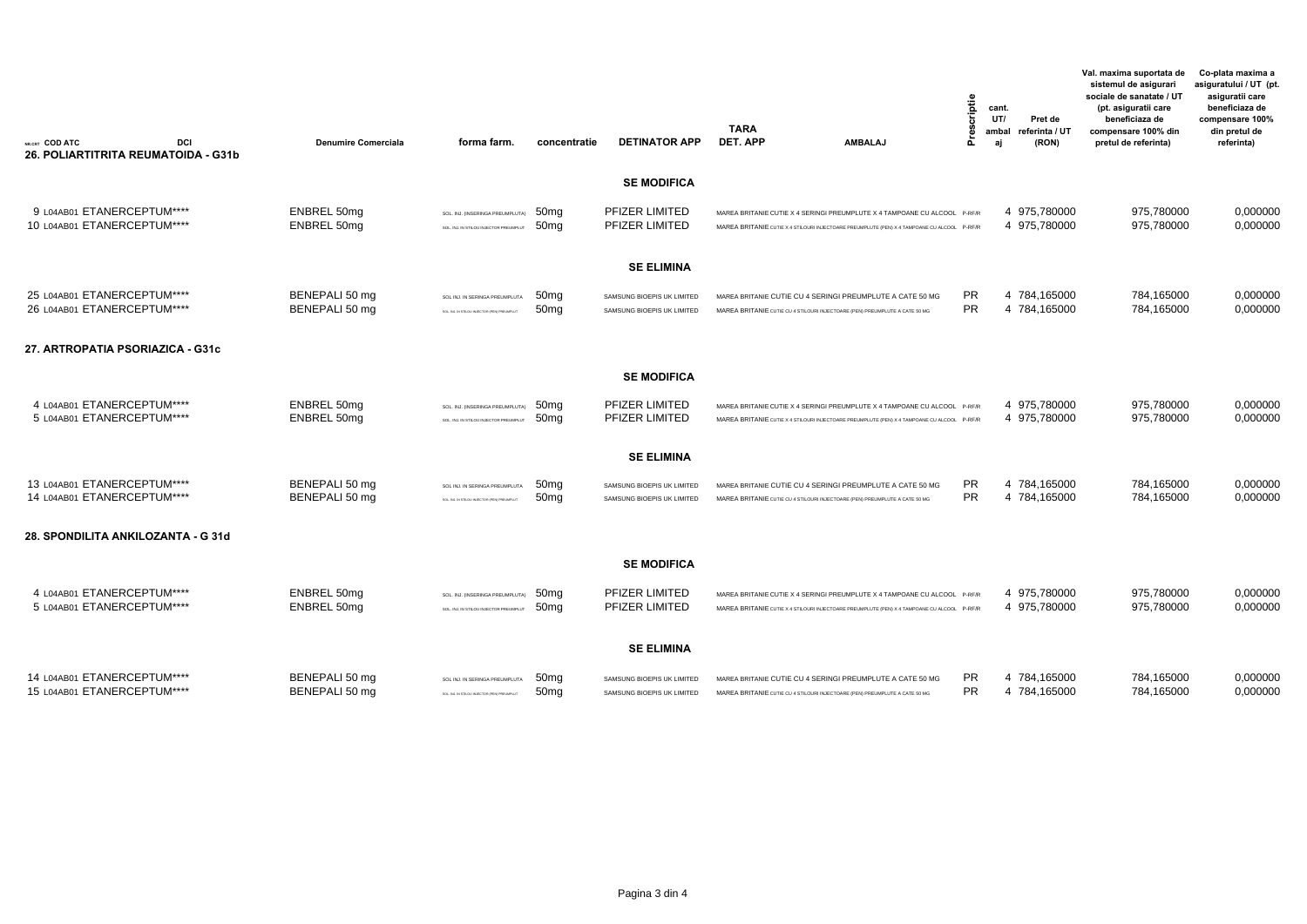| DCI<br>NR.CRT COD ATC<br>29. ARTRITA JUVENILA - G 31e      |                            | <b>Denumire Comerciala</b>       | forma farm.                                                                    | concentratie                         | <b>DETINATOR APP</b>                                     | <b>TARA</b><br>DET. APP                                                                                                                                                  | <b>AMBALAJ</b> | criptie<br>cant.<br>$\Omega$ | UT/<br>Pret de<br>referinta / UT<br>ambal<br>(RON) | Val. maxima suportata de<br>sistemul de asigurari<br>sociale de sanatate / UT<br>(pt. asiguratii care<br>beneficiaza de<br>compensare 100% din<br>pretul de referinta) | Co-plata maxima a<br>asiguratului / UT (pt.<br>asiguratii care<br>beneficiaza de<br>compensare 100%<br>din pretul de<br>referinta) |
|------------------------------------------------------------|----------------------------|----------------------------------|--------------------------------------------------------------------------------|--------------------------------------|----------------------------------------------------------|--------------------------------------------------------------------------------------------------------------------------------------------------------------------------|----------------|------------------------------|----------------------------------------------------|------------------------------------------------------------------------------------------------------------------------------------------------------------------------|------------------------------------------------------------------------------------------------------------------------------------|
|                                                            |                            |                                  |                                                                                |                                      |                                                          |                                                                                                                                                                          |                |                              |                                                    |                                                                                                                                                                        |                                                                                                                                    |
|                                                            |                            |                                  |                                                                                |                                      | <b>SE MODIFICA</b>                                       |                                                                                                                                                                          |                |                              |                                                    |                                                                                                                                                                        |                                                                                                                                    |
| 5 L04AB01 ETANERCEPTUM****<br>6 L04AB01 ETANERCEPTUM****   | ENBREL 50mg<br>ENBREL 50mg |                                  | SOL. INJ. (INSERINGA PREUMPLUTA)<br>SOL. INJ. IN STILOU INJECTOR PREUMPLUT     | 50mg<br>50 <sub>mq</sub>             | PFIZER LIMITED<br>PFIZER LIMITED                         | MAREA BRITANIE CUTIE X 4 SERINGI PREUMPLUTE X 4 TAMPOANE CU ALCOOL P-RF/R<br>MAREA BRITANIE CUTIE X 4 STILOURI INJECTOARE PREUMPLUTE (PEN) X 4 TAMPOANE CU ALCOOL P-RF/R |                |                              | 4 975,780000<br>4 975,780000                       | 975,780000<br>975,780000                                                                                                                                               | 0,000000<br>0,000000                                                                                                               |
|                                                            |                            |                                  |                                                                                |                                      | <b>SE ELIMINA</b>                                        |                                                                                                                                                                          |                |                              |                                                    |                                                                                                                                                                        |                                                                                                                                    |
| 14 L04AB01 ETANERCEPTUM****<br>15 L04AB01 ETANERCEPTUM**** |                            | BENEPALI 50 mg<br>BENEPALI 50 mg | SOL INJ. IN SERINGA PREUMPLUTA<br>SOL INJ. IN STILOU INJECTOR (PEN) PREUMPLUT  | 50 <sub>mg</sub><br>50 <sub>mg</sub> | SAMSUNG BIOEPIS UK LIMITED<br>SAMSUNG BIOEPIS UK LIMITED | MAREA BRITANIE CUTIE CU 4 SERINGI PREUMPLUTE A CATE 50 MG<br>MAREA BRITANIE CUTIE CU 4 STILOURI INJECTOARE (PEN) PREUMPLUTE A CATE 50 MG                                 |                | PR.<br><b>PR</b>             | 4 784,165000<br>4 784,165000                       | 784,165000<br>784,165000                                                                                                                                               | 0,000000<br>0,000000                                                                                                               |
| 30. PSORIAZIS CRONIC SEVER (PLACI) - G 31f                 |                            |                                  |                                                                                |                                      |                                                          |                                                                                                                                                                          |                |                              |                                                    |                                                                                                                                                                        |                                                                                                                                    |
|                                                            |                            |                                  |                                                                                |                                      | <b>SE MODIFICA</b>                                       |                                                                                                                                                                          |                |                              |                                                    |                                                                                                                                                                        |                                                                                                                                    |
|                                                            |                            |                                  |                                                                                |                                      |                                                          |                                                                                                                                                                          |                |                              |                                                    |                                                                                                                                                                        |                                                                                                                                    |
| 4 L04AB01 ETANERCEPTUM****<br>5 L04AB01 ETANERCEPTUM****   | ENBREL 50mg<br>ENBREL 50mg |                                  | SOL. INJ. (INSERINGA PREUMPLUTA)<br>SOL. INJ. IN STILOU INJECTOR PREUMPLUT     | 50 <sub>mg</sub><br>50 <sub>mq</sub> | PFIZER LIMITED<br>PFIZER LIMITED                         | MAREA BRITANIE CUTIE X 4 SERINGI PREUMPLUTE X 4 TAMPOANE CU ALCOOL P-RF/R<br>MAREA BRITANIE CUTIE X 4 STILOURI INJECTOARE PREUMPLUTE (PEN) X 4 TAMPOANE CU ALCOOL P-RF/R |                |                              | 4 975,780000<br>4 975,780000                       | 975,780000<br>975,780000                                                                                                                                               | 0,000000<br>0,000000                                                                                                               |
|                                                            |                            |                                  |                                                                                |                                      | <b>SE ELIMINA</b>                                        |                                                                                                                                                                          |                |                              |                                                    |                                                                                                                                                                        |                                                                                                                                    |
| 11 L04AB01 ETANERCEPTUM****<br>12 L04AB01 ETANERCEPTUM**** |                            | BENEPALI 50 mg<br>BENEPALI 50 mg | SOL INJ. IN SERINGA PREUMPLUTA<br>SCL. INJ. IN STILOU INJECTOR (PEN) PREUMPLUT | 50mg<br>50 <sub>mq</sub>             | SAMSUNG BIOEPIS UK LIMITED<br>SAMSUNG BIOEPIS UK LIMITED | MAREA BRITANIE CUTIE CU 4 SERINGI PREUMPLUTE A CATE 50 MG<br>MAREA BRITANIE CUTIE CU 4 STILOURI INJECTOARE (PEN) PREUMPLUTE A CATE 50 MG                                 |                | <b>PR</b><br><b>PR</b>       | 4 784,165000<br>4 784,165000                       | 784,165000<br>784,165000                                                                                                                                               | 0,000000<br>0,000000                                                                                                               |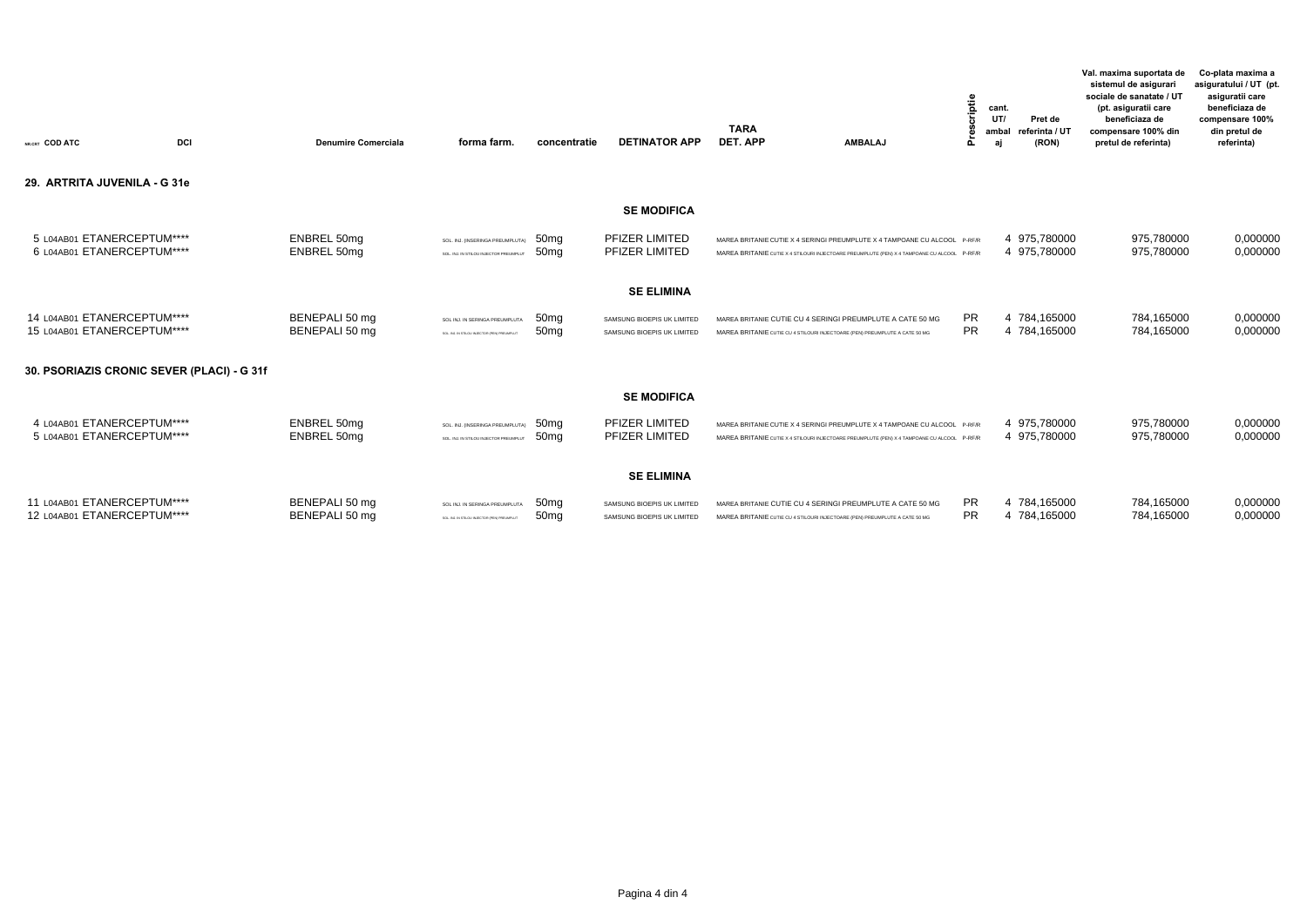#### SECTIUNEA C3 - LISTA DE MEDICAMENTE CU PROCENT DE COMPENSARE 100% DIN PREȚUL DE REFERINȚĂ - CONFORM DCI-URILOR, ALTELE DECÂT CELE DIN SUBLISTELE A, B, SUBLISTA C SECTIUNEA C1 ȘI SUBLISTA D, CORESPUNZĂTOARE MEDICAMENTELOR, DE CARE BENEFICIAZĂ COPIII PÂNĂ LA 18 ANI, TINERII DE LA 18 LA 26 DE ANI DACĂ SUNT ELEVI, UCENICI SAU STUDENȚI, DACĂ NU REALIZEAZĂ VENITURI, PRECUM ȘI GRAVIDE ȘI LEHUZE, ÎN TRATAMENTUL AMBULATORIU, DIN HG NR. 720/2008, CU MODIFICARILE SI COMPLETARILE ULTERIOARE VALABILĂ ÎNCEPÂND CU 01 NOIEMBRIE 201

| cod<br>Nr. crt ATC<br><b>DCI</b> | <b>Denumire Comerciala</b><br>concentratie<br>forma farm. | <b>Detinator APP</b>     | Tara det.<br><b>APP</b> | Ambala                                               | cant.<br>UT/<br>lai | Pret de<br>amba referinta / UT<br>(RON) | Val. maxima suportata de Co-plata maxima a<br>sistemul de asigurari<br>sociale de sanatate / UT (pt. asiguratii care<br>(pt. asiguratii care<br>beneficiaza de<br>compensare 100% din<br>pretul de referinta) | asiguratului / UT<br>beneficiaza de<br>compensare 100%<br>din pretul de<br>referinta) |
|----------------------------------|-----------------------------------------------------------|--------------------------|-------------------------|------------------------------------------------------|---------------------|-----------------------------------------|---------------------------------------------------------------------------------------------------------------------------------------------------------------------------------------------------------------|---------------------------------------------------------------------------------------|
|                                  |                                                           | <b>SE ADAUGA</b>         |                         |                                                      |                     |                                         |                                                                                                                                                                                                               |                                                                                       |
| 212 J02AC03 VORICONAZOLUM**      | VORICONAZOL DR. REDDY'S 200 mg COMPR, FILM, 200mg         | DR. REDDY'S LABORATORIES |                         | ROMANIA CUTIE CU BLIST. PVC/AL X 28 COMPR. FILM. PRF |                     | 28 86.687142                            | 86.687142                                                                                                                                                                                                     | 0.000000                                                                              |